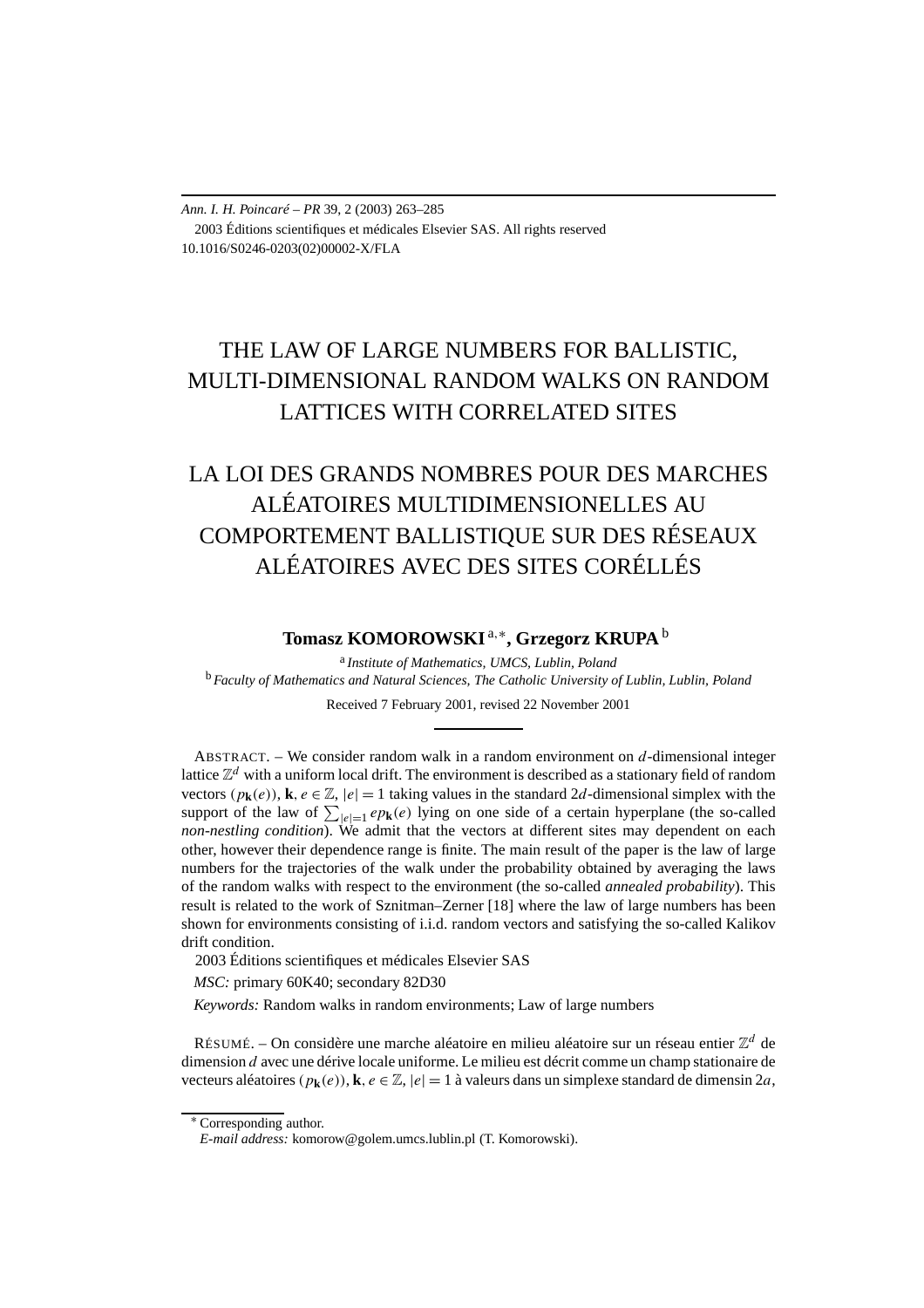le support de la loi <sup>|</sup>*e*|=<sup>1</sup> *ep***k***(e)* étaut situé dans un demi espace. On admet que les vecteurs en des sites différents peuvent été dépendants, mais leur domaine de dépendance est supposé fini.

Le résultat principal de cet article est la loi des grands nombres pour les trajectoires de la marche aléatoire sous la probabilité obtenue en moyennant les lois des marches aléatoires par rapport au millieu. Ce résultat est lié au le travail de Sznitman–Zerner où la loi des grands nombres a été démontrée pour des vecteurs aléatoires indépendants, identiquement distribués et vérifiant la condition de dérive de Kalikov.

2003 Éditions scientifiques et médicales Elsevier SAS

#### **1. Introduction**

A random walk in a random environment (R.W.R.E.) represents, besides diffusions with random coefficients, a basic model of motion in a highly disorganized medium. Speaking in general terms the model can be described as follows: at each site **k** of the *d*-dimensional integer lattice  $\mathbb{Z}^d$  we assign a 2*d*-dimensional random vector  $p_{\mathbf{k}} = (p_{\mathbf{k}}(e), e \in \mathfrak{V}_d)$ , with  $\mathfrak{V}_d := \{e \in \mathbb{Z}^d, |e| = 1\}$ , given over a certain probability space  $(\Omega, \mathcal{F}, \mathbb{P})$  whose components satisfy  $p_{\mathbf{k}}(e) \ge 0$ ,  $\sum_{e \in \mathfrak{V}_d} p_{\mathbf{k}}(e) = 1$ , for all  $e \in \mathfrak{V}_d$ , **k** ∈  $\mathbb{Z}^d$ . A nearest neighbor random walk  $X_n$ ,  $n \ge 0$ , is performed on the lattice with the transition probabilities

$$
P_0^{\omega}[X_{n+1} = X_n + e \mid X_n = \mathbf{k}] = p_{\mathbf{k}}(e), \quad \mathbf{k} \in \mathbb{Z}^d, \ e \in \mathfrak{V}_d, n \ge 0,
$$
  

$$
P_0^{\omega}[X_0 = 0] = 1.
$$

This model has been extensively studied in the literature. In case of  $d = 1$  and  $\{p_k, k \in \mathbb{R}\}$  $\mathbb{Z}^d$  being ergodic, translation invariant random vectors, a number of results concerning the asymptotic behavior of random walk trajectories have been shown under additional assumptions on the environment. These include the law of large numbers and central limit theorem, large deviation principles, see e.g. [17,19] and the references given there.

In the higher dimension, i.e.  $d \geq 2$ , the situation is more complicated and the scope of available results is considerably more limited. Some special cases were considered in [4,6,8]. More recently, the law of large numbers, central limit theorem and large deviation principles have been established for walks with an imposed drift, see [20,18,15,16].

Sometimes however, it is quite natural to consider lattices with correlated sites. Such a situation may occur when some conservation laws involving several vertices hold. Also, when one treats R.W.R.E. as a discretization of a *d*-dimensional diffusion with random coefficients, the assumption about independence of  $p_k$ ,  $k \in \mathbb{Z}^d$ , seems unnatural. In this case a quite fruitful approach is to consider an abstract environment process, which roughly speaking describes the environment from the point of view of a random walker. This process is Markovian and allows the application of the ergodic theory provided that we can find an ergodic invariant measure that is absolutely continuous with respect to the probabilistic measure given on the environment. This approach has been taken for example in [11] for diffusions and [6,3,8] for R.W.R.E. case, see also [17,10]. Except for the situation when the invariant measure is explicitly provided, as for example is the case for symmetric or doubly stochastic transition probabilities, see p. 78 of [6], the problem of finding such a measure is usually quite prohibiting and can be solved only in one dimension, see [9,1].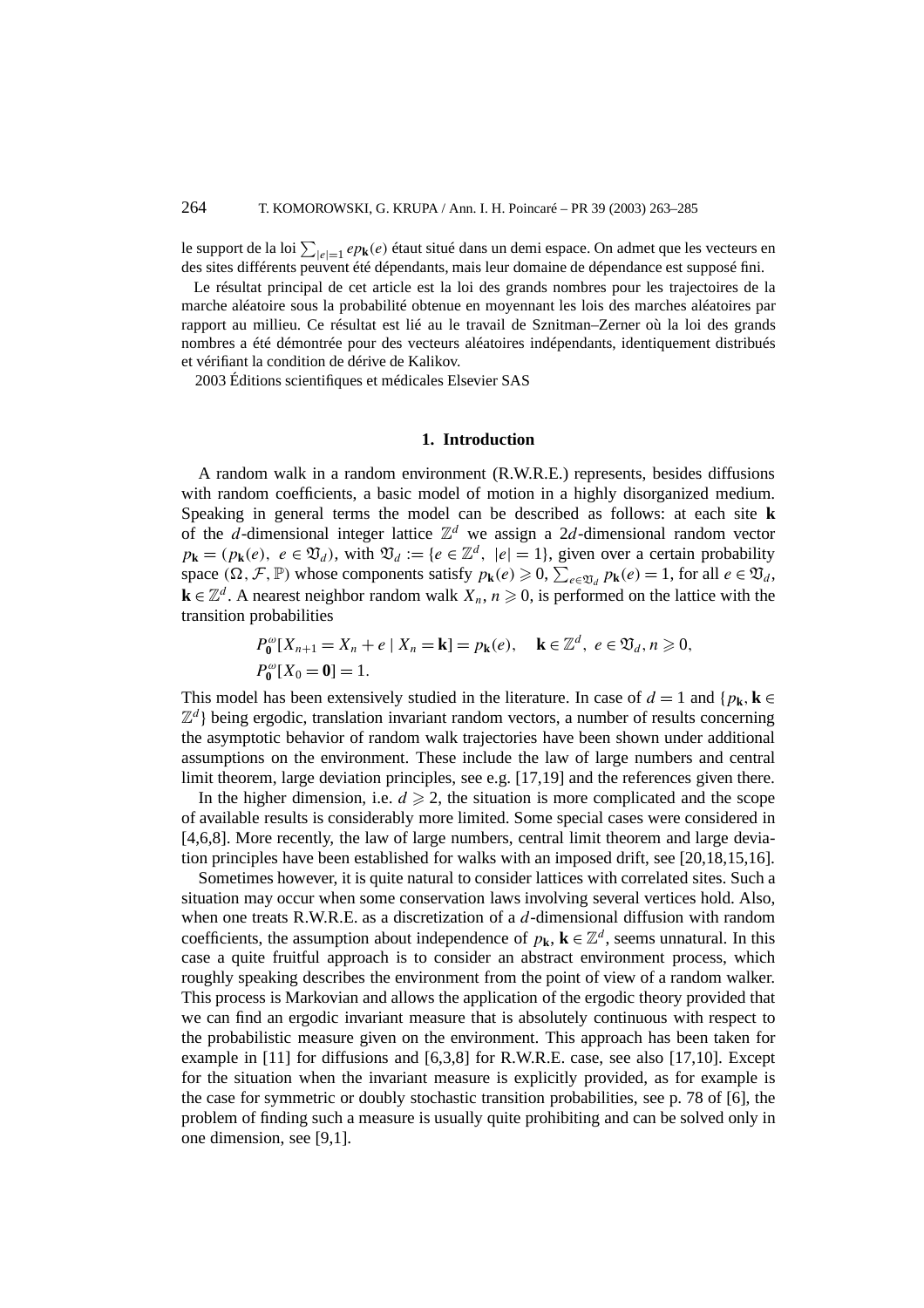In the present paper we consider an environment  $p_k$ ,  $k \in \mathbb{Z}^d$ , that is statistically stationary, i.e. its statistics does not depend on translations by a fixed vector, with dependent sites, of which we assume that they decorrelate at finite distances, see condition (H3) below for detailed definition. We show, see Theorem 1, that when the environment is biased, see condition (H2) below, the law of large numbers holds in the product (the so-called annealed) measure  $\mathbb{P}_{0}[\cdot] := \mathbb{P}(d\omega) \otimes P_{0}^{\omega}[\cdot]$ .

Let us briefly describe the strategy of the proof. We assume that the drift imposed on the environment in a certain direction  $\mathbf{l} \in \mathbb{R}^d$  (condition (H2)) is sufficiently strong, so we are able to prove the existence of random times  $\tau_k$ ,  $k \geq 1$ , at which the trajectory of the particle will almost surely perform no backtracking in the direction of **l**, see Corollary 1 and the remark afterwards. The proof of this fact is essentially done using the technique of the proof of Proposition 1.2 of [18]. However, the dependence of sites forces us to make a stronger assumption on the drift than Kalikow condition used in ibid. In contrast with [18] the dependence of lattice sites prevents us from recovering the renewal structure of the walk at  $\tau_k$ ,  $k \ge 1$ , that has been shown in the i.i.d. case, which makes impossible a direct application of the argument of Sznitman and Zerner. In fact, the sequence

$$
(X_{\tau_{n+1}} - X_{\tau_n}, \tau_{n+1} - \tau_n)_{n \geq 1} \tag{1.1}
$$

needs not even be stationary under the annealed measure  $\mathbb{P}_{\mathbf{0}}$ .

The main novelty of the paper lies in the fact that we show, see Theorem 2 below, that there exists a measure  $\mathbb{P}_{h_*} \ll \mathbb{P}_{0}$  such that the random sequence given by (1.1) is stationary and ergodic with respect to  $\mathbb{P}_{h_*}$ . The law large numbers is then a consequence of the individual ergodic theorem and can be proven in a manner similar to Theorem 2.3 of [18].

To show the existence of  $\mathbb{P}_{h}$  we construct, what we call, a transport operator *Q* on the space of measures absolutely continuous with respect to a certain modification of  $\mathbb{P}$ , see Section 4. This operator is in some sense adjoint to the shift

$$
\theta\big((X_{\tau_{n+1}}-X_{\tau_n},\tau_{n+1}-\tau_n)_{n\geqslant 1}\big):=(X_{\tau_{n+2}}-X_{\tau_{n+1}},\tau_{n+2}-\tau_{n+1})_{n\geqslant 1},
$$

see the proof of stationarity part of Theorem 2 and Lemma 6 in particular (4.11)–(4.13). We use the lower bound technique for probability transport operator associated with a Markov chain, cf. [7], to show that the non-nestling condition (H2) implies the existence of an invariant density for *Q*, which allows us to define  $\mathbb{P}_{h_*}$ .

It should be noted that the law of large numbers for environments with a finite dependence range has also been proven, via a different technique and under a somewhat different set of assumptions, in [19], p. 74. Our argument however does not use any form of ellipticity assumption about the environment, which seems to be needed ibid., and what is probably even more important seems to open the possibility of using the concept of canonical environment process in the investigation of multi-dimensional environments when the invariant measure is a'priori unknown. In fact, we construct here a probability measure on the environment space, under which the increments of the walk at no bactracking times, see Theorem 2 below, are stationary. Applying a suitable modification of the definition of the transport operator one should be able to use our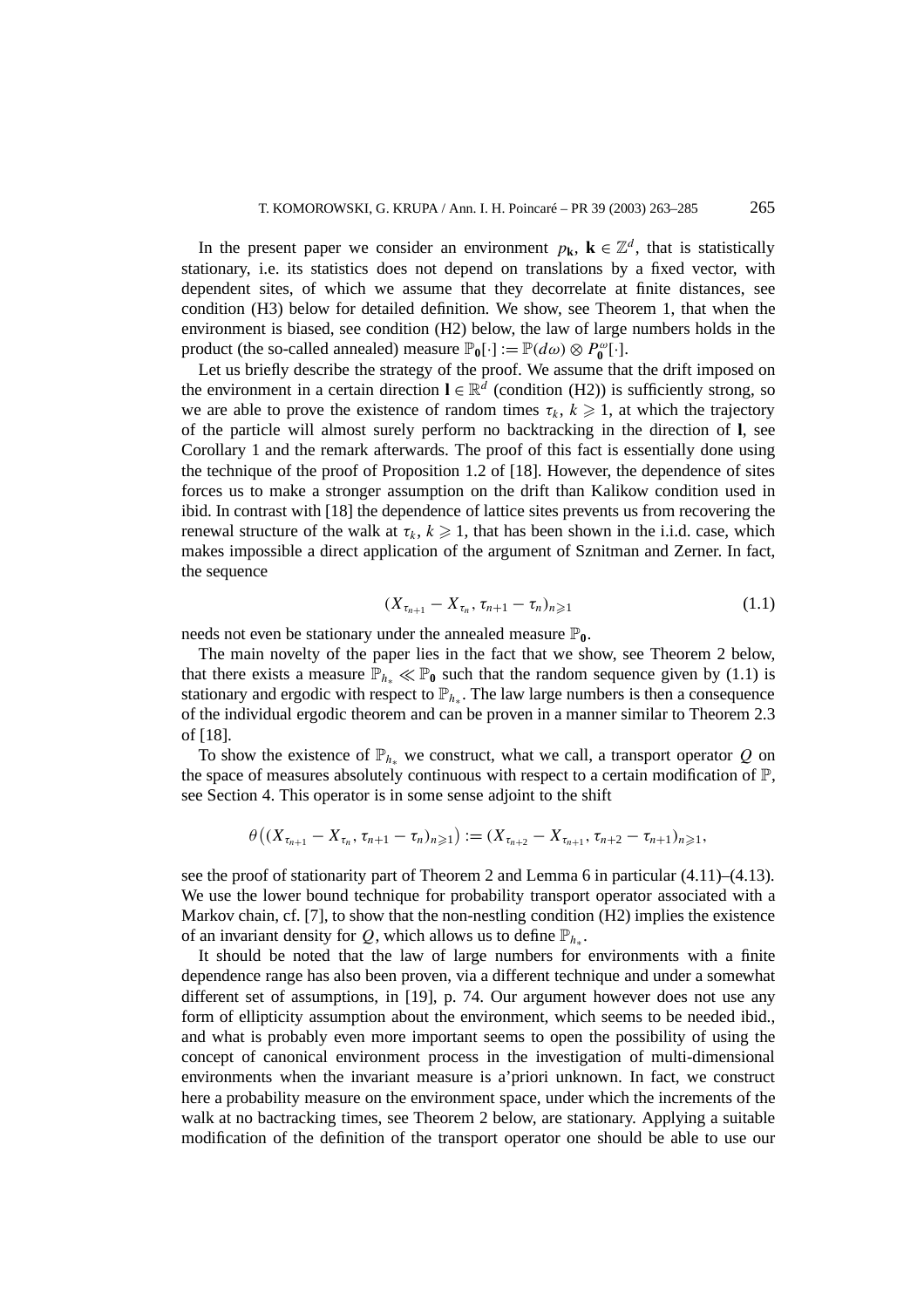technique to characterize the asymptotic behavior of the particle in strongly mixing, but not necessarily of finite dependence range, environments. This problem is a topic of an ongoing research and shall be presented in a separate paper.

#### **2. Preliminaries and the formulation of the main result**

Suppose that  $(\Omega, d)$  is a certain Polish space with a certain probability measure  $\mathbb P$ on  $(\Omega, \mathcal{B}(\Omega))$ . Here and in the sequel  $\mathcal{B}(\mathcal{M})$  denotes the *σ*-algebra of Borel sets for a given metric space M. Let  $\overline{\mathcal{B}(\Omega)}$  be the completion of  $\mathcal{B}(\Omega)$  under  $\mathbb P$  and N be its  $\sigma$ -ideal of P-null sets. In what follows, unless stated otherwise, we assume that any sub  $\sigma$ -algebra of  $\overline{\mathcal{B}(\Omega)}$  contains N. Also, by E we denote the mathematical expectation corresponding to P. We assume that on  $\Omega$  we are given a group  $T_x : \Omega \to \Omega$ ,  $x \in \mathbb{Z}^d$  of measure preserving transformations, i.e.  $T_{\mathbf{x}}T_{\mathbf{y}} = T_{\mathbf{x}+\mathbf{y}}, T_{\mathbf{x}}(A) \in \overline{\mathcal{B}(\Omega)}$  for any  $A \in \overline{\mathcal{B}(\Omega)}$ ,  $\mathbb{P}T$ **x** =  $\mathbb{P}$  for all **x***,* **y** ∈  $\mathbb{Z}^d$ . Denote by  $\Delta_{2d}$  the set of all 2*d*-tuples  $(p_e)_{e \in \mathfrak{V}_d}$  satisfying

$$
p_e \in [0, 1], e \in \mathfrak{V}_d \quad \text{and} \quad \sum_{e \in \mathfrak{V}_d} p_e = 1. \tag{2.1}
$$

(H1) *Stationarity of the environment.* Let  $p : \Omega \to \Delta_{2d}$  be a certain random vector. We define  $p^{\omega}(\mathbf{x}, e) := p_e(T_{\mathbf{x}}(\omega))$ ,  $\mathbf{x} \in \mathbb{Z}^d$ ,  $e \in \mathfrak{V}_d$ .

The nearest neighbor random walk starting from **x** in the random environment *ω* is a Markov chain  $(X_n)_{n\geq 0}$  with the state space  $\mathbb{Z}^d$ , over the canonical path space  $\mathcal{T}_{\mathbf{x}}^{\omega} := ((\mathbb{Z}^d)^{\mathbb{N}}, \mathcal{F}, P_{\mathbf{x}}^{\omega})$ , that satisfies

$$
P_{\mathbf{x}}^{\omega}[X_{n+1} = X_n + e \mid X_0, \dots, X_n] \stackrel{P_{\mathbf{x}}^{\omega} - a.s.}{=} p^{\omega}(X_n, e), \quad n \ge 0, \ e \in \mathfrak{V}_d,
$$
  

$$
P_{\mathbf{x}}^{\omega}[X_0 = \mathbf{x}] = 1.
$$
 (2.2)

Here F is the natural product  $\sigma$ -algebra of  $(\mathbb{Z}^d)^{\mathbb{N}}$ . Functions  $\sigma : \mathbb{N} \to \mathbb{Z}^d$ ,  $\sigma(n) := X_n$ will denote elements of the path space.

We shall denote by  $M_x^{\omega}$  the mathematical expectation corresponding to probability measure  $P_x^{\omega}$  and by  $\mathcal{F}_n$  the sub  $\sigma$ -algebra of  $\mathcal{F}$  generated by  $X_0, \ldots, X_n$ . On the path space we can also introduce the shift operators  $\theta_k$ ,  $k \ge 1$ , defined by  $\theta_k(\sigma)(\cdot) = \sigma(\cdot + k)$ .

We define  $\mathbb{P}_x$ , the "annealed" law of the walk starting from **x**, as the semi-direct product on  $\mathcal{T}_x := (\Omega \times (\mathbb{Z}^d)^{\mathbb{N}}, \overline{\mathcal{B}(\Omega)} \otimes \mathcal{F}, \mathbb{P}_x)$ . In particular, for  $A \in \overline{\mathcal{B}(\Omega)}$ ,  $B \in \mathcal{F}$  we have

$$
\mathbb{P}_{\mathbf{x}}(A \times B) := \int\limits_{A} P_{\mathbf{x}}^{\omega}(B) \mathbb{P}(d\omega).
$$
 (2.3)

We assume that the walk satisfies the following

(H2) *non-nestling condition*, i.e. (cf. [20]), there exists a nonzero vector  $\mathbf{l} =$  $(l_1, \ldots, l_d) \in \mathbb{R}^d$ , such that the convex hull of the support of the law of the local drift at **0**

$$
d(\omega) := \sum_{e \in \mathfrak{V}_d} p_e(\omega) e
$$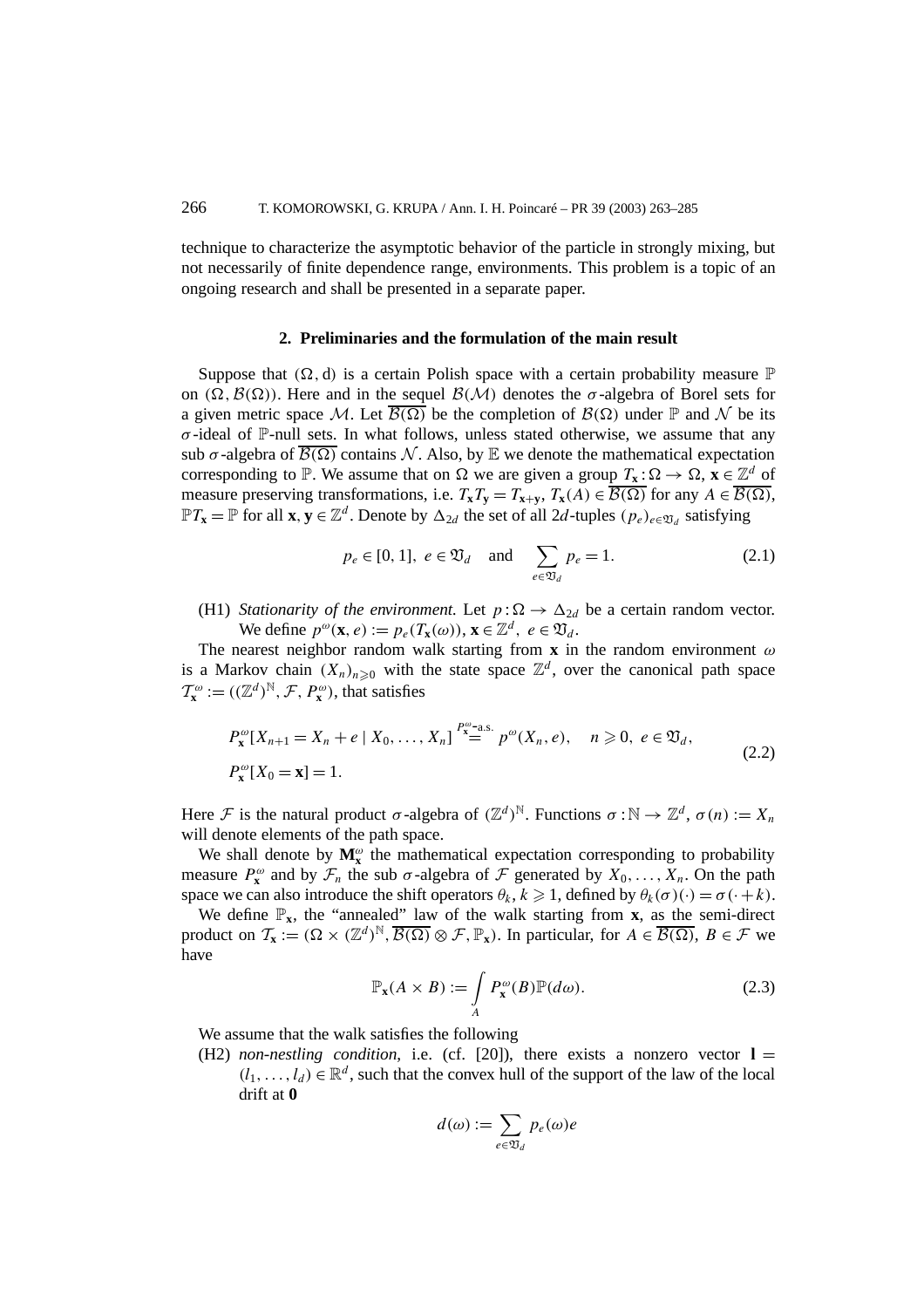is contained in the half space  $[\mathbf{x} \in \mathbb{R}^d : \mathbf{1} \cdot \mathbf{x} > 0]$ . We also define

$$
\delta := 1 \wedge \sup[\tilde{\delta} : \mathbb{P}[d(\omega) \cdot \mathbf{l} \ge \tilde{\delta}] = 1]. \tag{2.4}
$$

Let  $\mathcal{G}_t$ ,  $t \in \mathbb{R}$ , be a filtration of sub  $\sigma$ -algebras of  $\overline{\mathcal{B}(\Omega)}$ . We call the filtration *admissible* if

(G1)  $p^{\omega}(\mathbf{x})$ , with  $\mathbf{x} \cdot \mathbf{l} \leq t$ , are  $\mathcal{G}_t$ -measurable for all  $t \in \mathbb{R}$  and

(G2)  $T_{\mathbf{x}}(\mathcal{G}_t) \subseteq \mathcal{G}_{t+\mathbf{x}\cdot\mathbf{l}}$  for all  $t \in \mathbb{R}, \mathbf{x} \in \mathbb{R}^d$ .

We shall also use the following notation:  $G := \bigvee_{t=-\infty}^{+\infty} G_t$ , i.e. G is the smallest  $\sigma$ -algebra containing all  $\mathcal{G}_t$ ,  $t \in \mathbb{R}$ , and  $\mathcal{H}^u$  to denote the *σ*-algebra generated by all  $p^\omega(\mathbf{x})$ , with  $\mathbf{x} \cdot \mathbf{l} \geq u, u \in \mathbb{R}$ .

We say that the filtration  $\mathcal{G}_t$ ,  $t \geq 0$ , *admits a factorization* with respect to  $\mathcal{G}_0$ , see [14] p. 66, if for any  $t \ge 0$  there exists a  $\sigma$ -algebra  $\mathcal{R}^t$ ,  $t \ge 0$ , such that  $\mathcal{G}_t = \mathcal{G}_0 \otimes \mathcal{R}^t$ , i.e.  $\mathcal{G}_0$ and  $\mathcal{R}^t$  are  $\mathbb{P}$ -independent and  $\mathcal{G}_t$  is the smallest  $\sigma$ -algebra containing both  $\mathcal{G}_0$  and  $\mathcal{R}^t$ . Criteria on factorization of filtrations of  $\sigma$ -algebras can be found in the aforementioned paper by Skorochod, see e.g. Theorem 7 p. 68 and its corollary and also Example 4 below.

We shall suppose that  $\mathbb P$  is such that the dependence range of sites on  $\mathbb Z^d$  in the direction of **l** is finite. More specifically, we assume the following condition.

(H3) *Finite range dependence in the direction* **l**. We suppose that  $\mathcal{G}_0$  factors  $\mathcal{G}_t$ , *t* ≥ 0 with  $\mathcal{G}_t = \mathcal{G}_0 \otimes \mathcal{R}^t$  and there exists  $r > 0$  such that  $\mathcal{H}^r \subseteq \mathcal{R}$ , where  $\mathcal{R} := \bigvee_{t=0}^{+\infty} \mathcal{R}^t.$ 

*Remark*. – Let us notice that  $\mathcal{R}^t$ ,  $t \ge 0$ , form a filtration of *σ*-algebras. Indeed, any random variable  $H(\cdot)$  that is  $\mathcal{R}^t$ -measurable is  $\mathcal{G}_u$ -measurable for any  $u \geq t$  and one can find (from the factorization) a random variable  $G(\cdot, \cdot)$  that is  $\mathcal{G}_0 \otimes \mathcal{R}^u$ -measurable and  $H(\omega) = G(\omega, \omega)$ . From the fact that *H* is independent of  $G_0$  we immediately conclude that  $H(\omega) = \int G(\omega', \omega) \mathbb{P}(d\omega')$ ,  $\mathbb{P}\text{-a.s., thus } H$  is  $\mathcal{R}^u$ -measurable.

The previous argument also shows that any random vector  $p(\mathbf{x})$  with  $t := \mathbf{x} \cdot \mathbf{l} \ge r$ , with *r* as in (H3), is  $\mathcal{R}^t$ -measurable.

*Example* 1. – (*The lattices with i.i.d. sites*). In this case the environment is given by i.i.d. 2*d*-dimensional random vectors  $(p_e(\mathbf{x}))_{e \in \mathfrak{V}_d}$ ,  $\mathbf{x} \in \mathbb{Z}^d$ , satisfying (2.1). For an arbitrary  $t \in \mathbb{R}$  we take as  $\mathcal{G}_t$  the  $\sigma$ -algebra generated by  $\mathcal{N}$  and  $p(\mathbf{x})$ , where  $\mathbf{x} \cdot \mathbf{l} \leq t$ . Condition (H3) is then obviously fulfilled.

*Example* 2. – (*The lattices with i.i.d. bonds (see e.g.* [13])). Let us denote by  $\mathbb{B}^d$  the set of nearest neighbor bonds on  $\mathbb{Z}^d$ . The random environment is given by i.i.d. random variables  $B(b)$ ,  $b \in \mathbb{B}^d$ , over  $(\Omega, \overline{B(\Omega)}, \mathbb{P})$ . In this case we take

$$
p_e(\mathbf{x}) = f\big((B(\mathbf{x}, \mathbf{x} + e'))_{e' \in \mathfrak{V}_d}, e\big), \quad \mathbf{x} \in \mathbb{Z}^d, \ e \in \mathfrak{V}_d,
$$

where  $f = (f(\cdot, e), e \in \mathfrak{V}_d)$  is a  $\Delta_{2d}$ -valued function defined on  $\mathbb{R}^{2d}$ . In this case  $\mathcal{G}_t$ is defined as the  $\sigma$ -algebra generated by N and all  $B(b)$  with  $b = (\mathbf{x}, \mathbf{x} + e)$  satisfying  $\mathbf{x} \cdot \mathbf{l} \leq t$ . Once again it is easy to see that (H3) is then satisfied.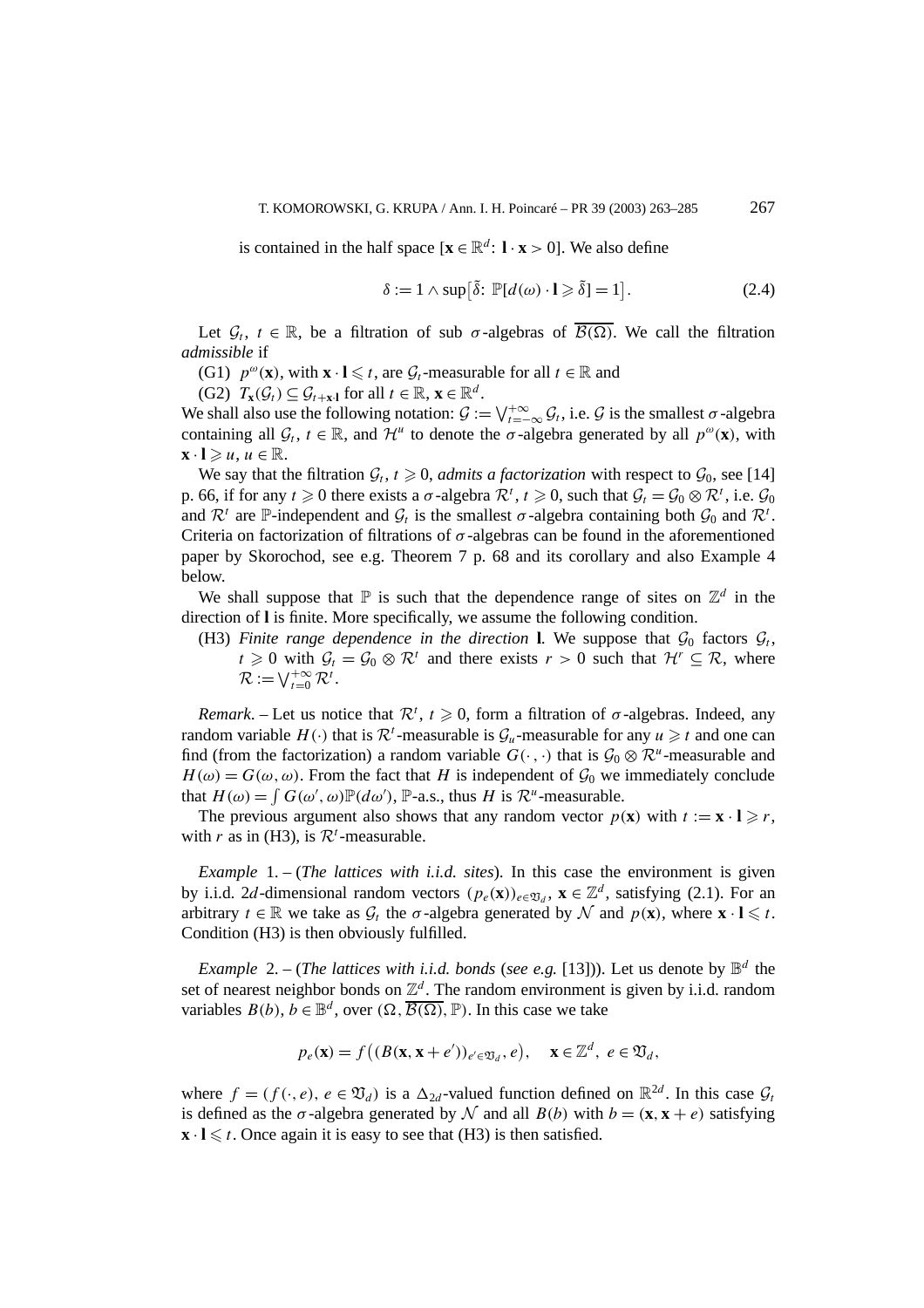#### 268 T. KOMOROWSKI, G. KRUPA / Ann. I. H. Poincaré – PR 39 (2003) 263–285

*Example* 3. – (*Gaussian environments*). In this case we assume that  $S(\mathbf{x}) \in \mathbb{R}^n$ , **x** ∈  $\mathbb{Z}^d$ , is a *n*-dimensional homogeneous Gaussian vector field over  $(\Omega, \overline{B(\Omega)}, \mathbb{P})$ . We suppose further that the field is centered, i.e.  $\mathbb{E} S(\mathbf{0}) = \mathbf{0}$  and

(U) there exists  $R > 0$ , for which  $S(\mathbf{x})$ ,  $S(\mathbf{y})$  are uncorrelated when  $|\mathbf{x} - \mathbf{y}| > R$ , or equivalently  $\mathbb{E}[S(\mathbf{x}) \otimes S(\mathbf{0})] = \mathbf{0}$ , when  $|\mathbf{x}| > R$ .

Let *A* be a finite subset of  $\mathbb{Z}^d$ . We set

$$
p_e(\mathbf{x}) = f_e((S(\mathbf{y}))_{\mathbf{y}-\mathbf{x}\in A}), \quad \mathbf{x}\in \mathbb{Z}^d, \ e\in \mathfrak{V}_d,\tag{2.5}
$$

where  $f(\cdot) := (f_e(\cdot))_{e \in \mathfrak{V}_d}$  is  $\Delta_{2d}$ -valued function defined on  $(\mathbb{R}^n)^k$ , with *k* the cardinality of *A*. In this case for any  $t \in \mathbb{R}$  we take  $\mathcal{G}_t$  the  $\sigma$ -algebra generated by  $\mathcal N$  and  $p(\mathbf{x})$ ,  $\mathbf{x} \cdot \mathbf{l} \leq t$ . The filtration defined in that way is admissible thanks to (2.5). In addition  $\mathcal{G}_0$  factors  $\mathcal{G}_t$  because we can write  $S(\mathbf{x}) = S_0(\mathbf{x}) + S^0(\mathbf{x})$ , where  $S_0$  is the orthogonal projection onto  $L^2(\Omega, \mathcal{G}_0, \mathbb{P})$  and  $S^0$  its complement. Thanks to the standard theory of Gaussian fields, see e.g. Theorem 10.1, p. 181 of [12], we can define  $\mathcal{R}^t$  as the  $\sigma$ -algebra generated by  $\mathcal N$  and  $S^0(\mathbf x)$ ,  $\mathbf x \cdot \mathbf l \leq t$ ,  $\mathbf x \in \mathbb Z^d$ . Assumption (H3) is then satisfied thanks to condition (U) with any  $r > k + R$ .

*Example* 4. – (*Lattices with finite dependence range*). Suppose that  $p(\mathbf{x}), \mathbf{x} \in \mathbb{Z}^d$ , is a random field defined as in (H1). We let  $\mathcal{G}_t$  be the  $\sigma$ -algebra generated by  $p(\mathbf{x}), \mathbf{x} \cdot \mathbf{l} \leq t$ ,  $\mathcal{H}^u$ ,  $u \in \mathbb{R}$ , be as in (H3) and assume that there exists  $r > 0$  such that  $\mathcal{H}^r$  is independent of  $\mathcal{G}_0$ . In addition we suppose that the following hypothesis holds.

(A) For any finite set  $I \subseteq \mathbb{Z}^d$  all the probability vectors  $p(\mathbf{x}, e)$ ,  $\mathbf{x} \in I$ ,  $e \in \mathfrak{V}_d$ , have absolutely continuous distributions with respect to  $\mathcal{D}_I m_{\Delta_{2d}}$ -the product of |*I*| copies of the Lebesgue surface measures on the simplex  $\Delta_{2d}$ . |*I*| stands for the cardinality of *I* .

We define the conditional probability  $\mathbb{P}[\cdot | \mathcal{G}_0]$  in the following way. Since  $\mathcal{G}_t$ ,  $\mathcal{G}_0$  are countably generated in the sense of the definition given on p. 63 of [14], there exist random variables  $\xi_t$ ,  $\xi_0$ , Theorem 1 of ibid., such that  $\mathcal{G}_t = \sigma(\xi_t) \vee \mathcal{N}$ ,  $\mathcal{G}_0 = \sigma(\xi_0) \vee \mathcal{N}$ . Let  $\Phi_{\xi_t}[\cdot | \xi_0]$  be the conditional law of  $\xi_t$  on  $\xi_0$ , we set

$$
\mathbb{P}\big[ [\xi_t \in A] \cup N \mid \mathcal{G}_0 \big](\omega) := \Phi_{\xi_t} \big[ A \mid \xi_0(\omega) \big], \quad \text{for any } A \in \mathcal{B}(\mathbb{R}), \ N \in \mathcal{N}.
$$

The following proposition holds.

PROPOSITION 1. – *Under assumption* (A) *made about the lattice, the conditional probabilities*  $\mathbb{P}[\cdot | \mathcal{G}_0]$  *are atomless on*  $\mathcal{G}_t$ ,  $\mathbb{P}$ *-a.s. for arbitrary*  $t \ge 0$ *.* 

We recall that  $A \in \Sigma$ , where  $(\mathcal{X}, \Sigma, \mu)$  is a certain measure space, is called an atom, if for any  $B \in \Sigma$ ,  $B \subseteq A$  and  $\mu[B] < \mu[A]$  the equality  $\mu[B] = 0$  holds.

Because of rather technical nature of the proof of this proposition and the fact that we wish to stay focused on proving the L.L.N. for the random walk we postpone the argument till Appendix A.

The result established in the proposition implies, according to Theorem 5 of [14], that  $\mathcal{G}_0$  factors  $\mathcal{G}_t$  for  $t \geq 0$ .

The main result of this paper is the following.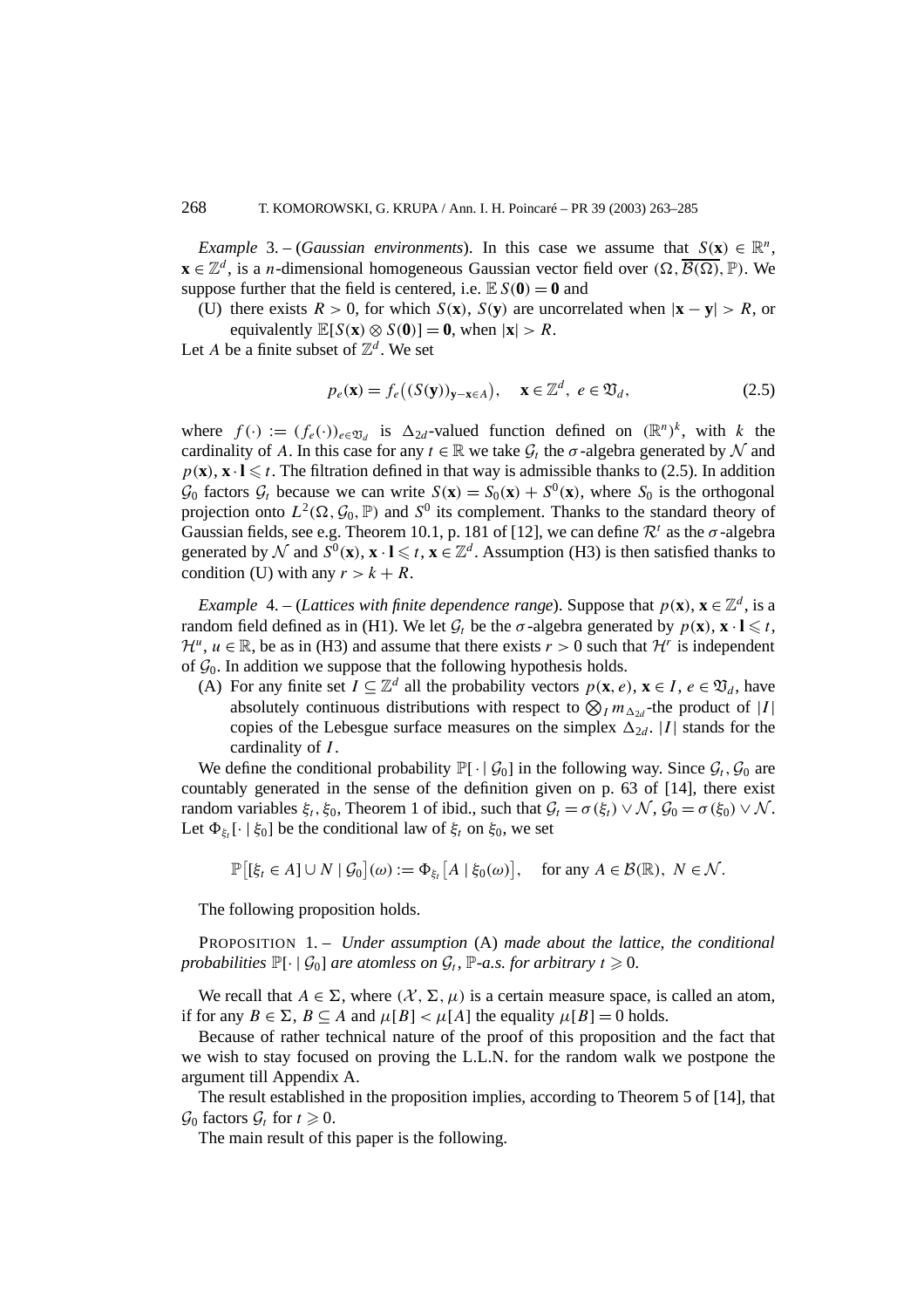THEOREM 1. – *Assume that* (H1)*–*(H3) *hold. Then, there exists a non-zero vector*  $\mathbf{v} \in \mathbb{R}^d$  *such that* 

$$
\lim_{n\uparrow+\infty}\frac{X_n}{n}=\mathbf{v},\quad\mathbb{P}_0\text{-}a.s.
$$

#### **3. Non-retraction times**

For any  $\sigma \in (\mathbb{Z}^d)^{\mathbb{N}}$  we let

$$
D(\sigma) := \inf [n \geqslant 0: 1 \cdot X_n(\sigma) < 1 \cdot X_0(\sigma)],
$$
\n
$$
U_u(\sigma) := \inf [n \geqslant 0: 1 \cdot X_n(\sigma) \geqslant u],
$$
\n
$$
\widetilde{U}_u(\sigma) := \inf [n \geqslant 0: 1 \cdot X_n(\sigma) \leqslant u]
$$
\n
$$
(3.1)
$$

and

$$
M_*(\sigma) := \sup [1 \cdot (X_m(\sigma) - X_0(\sigma)) \colon 0 \leq m \leq D(\sigma)]. \tag{3.2}
$$

The last random variable is defined for those  $\sigma$ , for which  $D(\sigma) < +\infty$ .

In analogy with [18] we introduce the sequence of  $\mathcal{F}_n$ -stopping times  $S_k$ ,  $k \geq 0$ ,  $R_k$ ,  $k \geq 1$ , and the sequence of maxima  $M_k$ ,  $k \geq 0$ :

$$
S_0 = 0, \quad M_0 = \mathbf{I} \cdot X_0,
$$
  
\n
$$
S_1 = U_{M_0 + r + 1} \leq +\infty, \qquad R_1 = D \circ \theta_{S_1} + S_1 \leq +\infty,
$$
  
\n
$$
M_1 = \sup[\mathbf{I} \cdot X_m, \ 0 \leq m \leq R_1] \leq +\infty,
$$
\n(3.3)

where  $r > 0$  is as in (H3).

By induction we set for any  $k \geq 1$ 

$$
S_{k+1} = U_{M_k + r + 1}, \qquad R_{k+1} = D \circ \theta_{S_{k+1}} + S_{k+1},
$$
  
\n
$$
M_{k+1} = \sup[\mathbf{l} \cdot X_m, \ 0 \le m \le R_{k+1}].
$$
\n(3.4)

LEMMA 1. – *There exists a deterministic constant γ >* 0 *such that*

$$
P_{\mathbf{x}}^{\omega}[D = +\infty] \ge \gamma, \quad \text{for all } \mathbf{x} \in \mathbb{Z}^d, \ \mathbb{P}\text{-}a.s. \tag{3.5}
$$

*Proof.* – It suffices to show (3.5) for  $\mathbf{x} = \mathbf{0}$ , with some constant  $\gamma > 0$  whose choice, as it becomes apparent in the course of the proof, is independent of the choice of the starting point of the walk. For any  $M > 0$  we denote

$$
\mathcal{S}_M^+ := \left[ \mathbf{x} \in \mathbb{Z}^d \colon 0 \leqslant \mathbf{l} \cdot \mathbf{x} \leqslant M \right] \tag{3.6}
$$

and  $T_{\mathcal{S}_{M}^{+}}$  the exit time from the strip. Since

$$
P_0^{\omega}[D = +\infty] = \lim_{M \uparrow +\infty} P_0^{\omega}[T_{S_M^+} < +\infty, 1 \cdot X_{S_M^+} > M]. \tag{3.7}
$$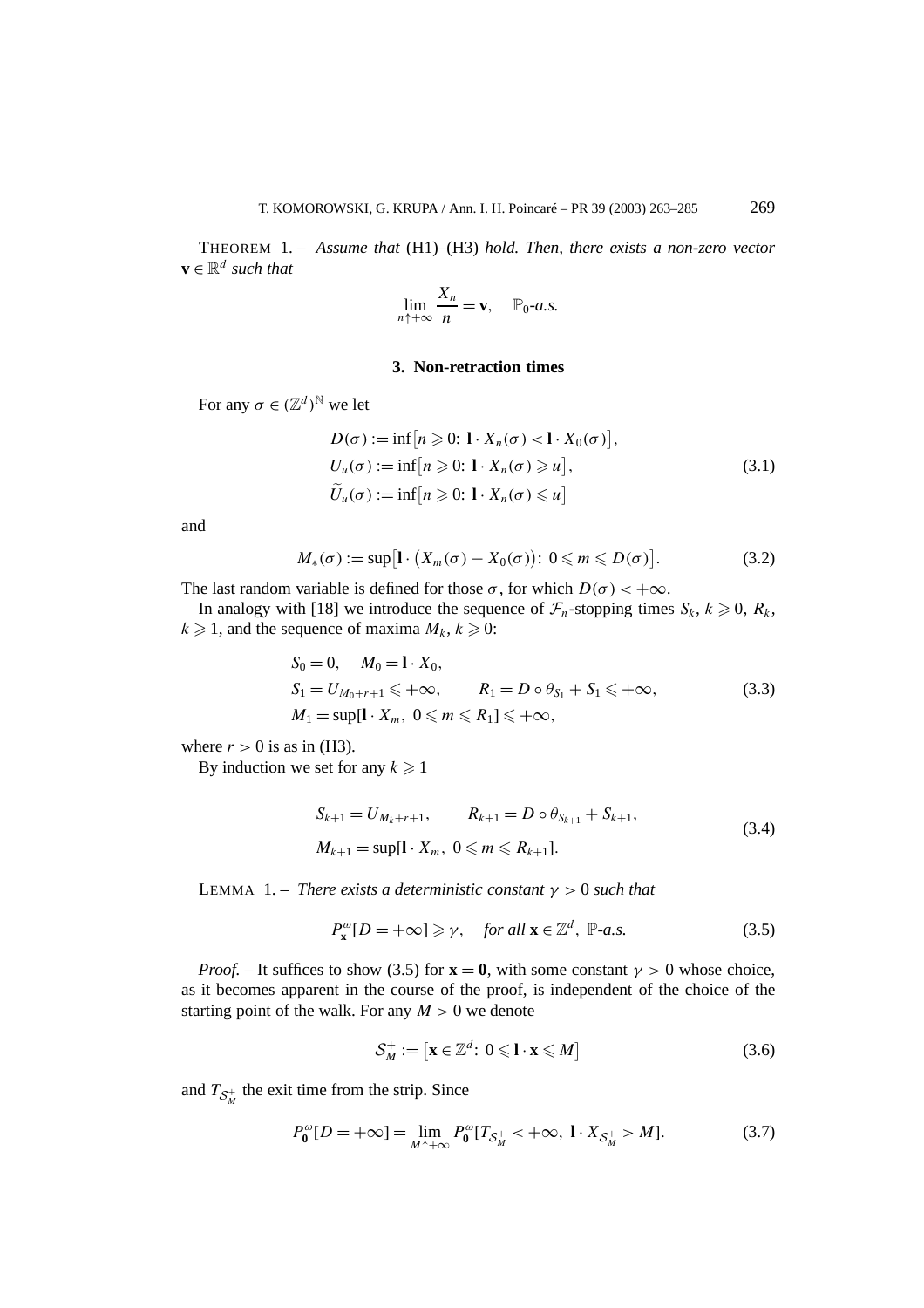Inequality (3.5) will be proven once we show that there exists a constant  $c > 0$ , which bounds the right hand side of (3.7) from below. Let

$$
\mathcal{M}_n := X_n - \sum_{k=0}^{n-1} d(X_k),
$$
\n(3.8)

with  $d(\mathbf{x}, \omega) := d(T_{\mathbf{x}}(\omega))$ . It is an  $\mathcal{F}_n$ -martingale under  $P_0^{\omega}$ . Take any connected and finite set  $V \subseteq S_M^+$ . From the optional sampling theorem we conclude that

$$
\mathbf{M}_{0}^{\omega}[X_{n\wedge T_{V}}\cdot\mathbf{l}] - \mathbf{M}_{0}^{\omega}\left[\sum_{k=0}^{n\wedge T_{V}-1}d(X_{k})\cdot\mathbf{l}\right] = 0.
$$
 (3.9)

From the non-nestling condition (H2) we have

$$
d(\mathbf{x}) \cdot \mathbf{l} \geqslant \delta > 0 \tag{3.10}
$$

for all  $\mathbf{x} \in \mathbb{Z}^d$  and some deterministic  $1 \geq \delta > 0$ . Since  $0 \leq X_{n \wedge T_V} \cdot \mathbf{l} \leq M + |\mathbf{l}|$ , with  $|\mathbf{l}|$ the Euclidean norm of a vector, (3.9) implies that  $M_0^{\omega}T_V \leq (M + |I|)/\delta$ , thus also  $\mathbf{M}_{0}^{\omega}T_{\mathcal{S}_{M}^{+}} \leq (M + |\mathbf{l}|)/\delta$  and in consequence

$$
P_0^{\omega}[T_{\mathcal{S}_M^+} < +\infty] = 1. \tag{3.11}
$$

To finish the proof of (3.7) we find  $\theta_0$ ,  $K > 0$  such that  $K\theta_0 \leq \delta$  and  $|e^{-\theta u} - 1 + \theta u| \leq$ *Kθ*<sup>2</sup>, for  $|u| \le |I|, |\theta| \le \theta_0$ . Then from the Markov property of  $P_0^{\omega}[\cdot]$  we get

$$
\mathbf{M}_{0}^{\omega} \left[ \exp\{-\theta \mathbf{1} \cdot X_{n+1}\} \mid \mathcal{F}_{n} \right] = \exp\{-\theta \mathbf{1} \cdot X_{n}\} \left[1 - \theta \mathbf{1} \cdot d(X_{n}) + R\right],\tag{3.12}
$$

where  $|R| \leqslant K\theta^2$ . Recalling (3.10) we conclude that, for any  $0 < \theta \leqslant \theta_0$ 

$$
\mathbf{M}_{\mathbf{0}}^{\omega} \big[ \exp\{-\theta \mathbf{1} \cdot X_{n+1}\} \mid \mathcal{F}_n \big] \leqslant \exp\{-\theta \mathbf{1} \cdot X_n\},\
$$

which shows that  $\exp{\{-\theta \mathbf{l} \cdot X_n\}}$ ,  $n \ge 0$ , is a  $(\mathcal{F}_n)$ -supermartingale. From the non-nestling condition (H2) we immediately conclude that

$$
\sum_{e \cdot 1 > \delta/2} e \cdot \mathbf{1} P_0^{\omega} [X_1 = e] \geq \delta/2. \tag{3.13}
$$

Hence,

$$
\max [P_0^{\omega}[X_1 = e] : e \cdot \mathbf{I} > \delta/2] \geq \delta/(2dc_*),\tag{3.14}
$$

with

$$
c_* := 1 + \max_{1 \le i \le d} |l_i|.
$$
\n(3.15)

From the optional sampling theorem for supermartingales we obtain immediately that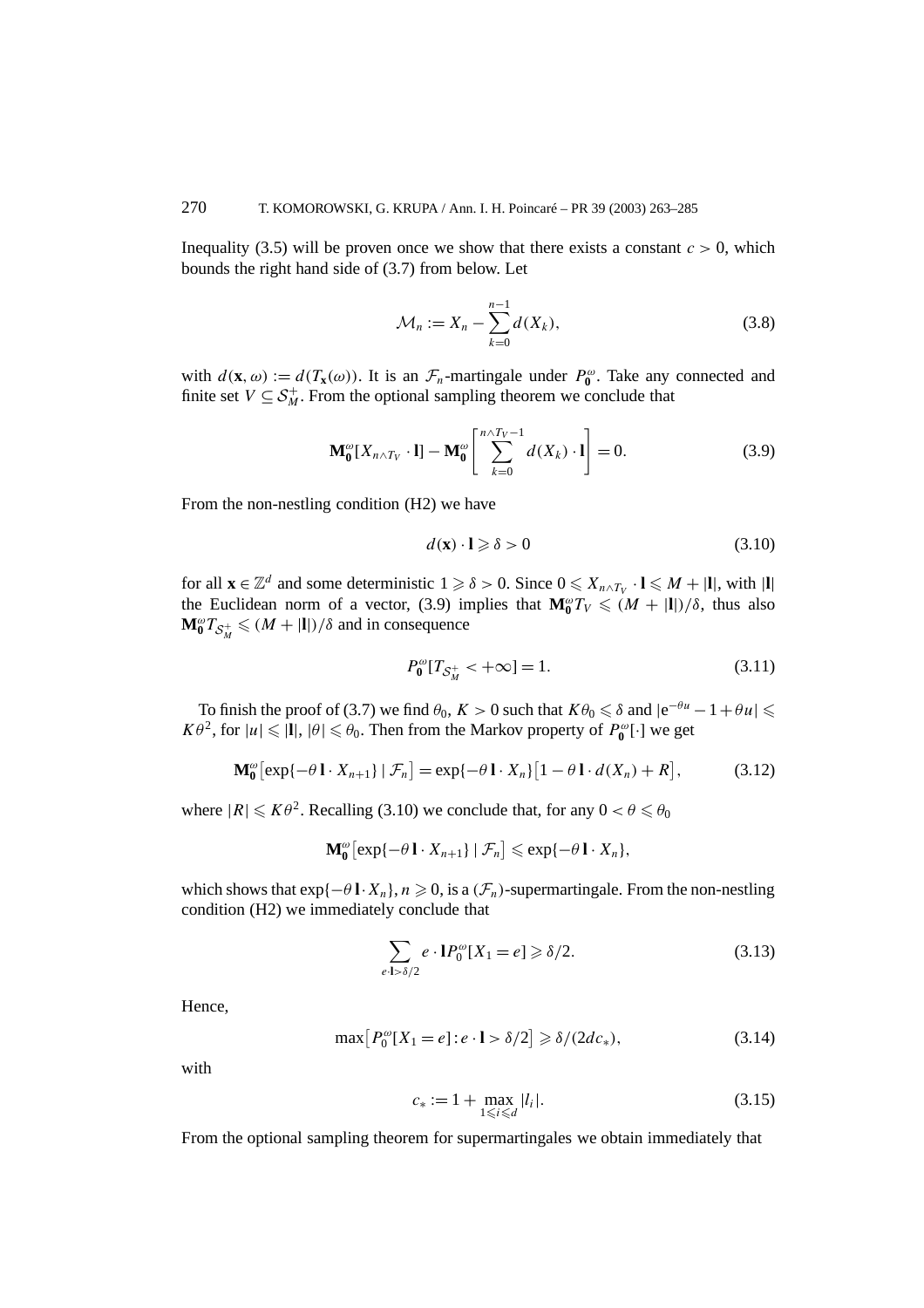T. KOMOROWSKI, G. KRUPA / Ann. I. H. Poincaré – PR 39 (2003) 263–285 271

$$
\exp\{-\theta \delta/2\} \sum_{e:1>\delta/2} P_0^{\omega}[X_1=e] \ge \sum_{e:1>\delta/2} \mathbf{M}_0^{\omega}[\exp\{-\theta \mathbf{1} \cdot e\}, X_1=e]
$$
  

$$
\ge \sum_{e:1>\delta/2} \mathbf{M}_0^{\omega}[\exp\{-\theta \mathbf{1} \cdot X_{T_{\mathcal{S}_M^+} \wedge n}\}, X_1=e]
$$
  

$$
\ge \sum_{e:1>\delta/2} P_0^{\omega}[\mathbf{1} \cdot X_{T_{\mathcal{S}_M^+} \wedge n} < 0, X_1=e]
$$

for  $n \in \mathbb{N}$ . Thus, in consequence of the above estimate and (3.11) we conclude that

$$
P_0^{\omega}[\mathbf{l} \cdot X_{T_{S_M^+}} > M] \geqslant \sum_{e:1 > \delta/2} P_0^{\omega}[\mathbf{l} \cdot X_{T_{S_M^+}} > M, X_1 = e]
$$
  
\n
$$
\geqslant \sum_{e:1 > \delta/2} P_0^{\omega}[X_1 = e] (1 - \exp\{-\delta\theta/2\})
$$
  
\n
$$
\geqslant \frac{\delta}{2dc_*} (1 - \exp\{-\delta\theta/2\}). \qquad \Box \tag{3.16}
$$

LEMMA 2. – *There exist deterministic constants*  $\gamma_1, \gamma_2 > 0$  *such that* 

$$
P_{\mathbf{x}}^{\omega} \left[ \widetilde{U}_{\mathbf{x}\cdot\mathbf{l}-M} < U_{\mathbf{x}\cdot\mathbf{l}+M} \right] \leqslant \gamma_2 \exp\{-\gamma_1 M\}, \quad \text{for all } M \geqslant 0, \mathbf{x} \in \mathbb{Z}^d, \ \mathbb{P}\text{-}a.s. \tag{3.17}
$$

*Proof.* – As in the proof of the previous lemma we assume, with no loss of generality, that  $\mathbf{x} = 0$ . We can write then that the left hand side of (3.17) is less than or equal to

$$
P_0^{\omega}[T_{S_M} > t_M] + P_0^{\omega}[T_{S_M} \le t_M, \ 1 \cdot X_{T_{S_M}} < -M]. \tag{3.18}
$$

Here  $t_M := [2M\delta^{-1}], \mathcal{S}_M := [\mathbf{x} \in \mathbb{Z}^d : -M \leqslant \mathbf{I} \cdot \mathbf{x} \leqslant M]$  and  $T_{\mathcal{S}_M}$  denotes the exit time from the strip. Parameter  $\delta$  is given by (2.4). Using the notation of (3.8) we can write that on the event  $[T_{\mathcal{S}_M} > t_M]$ 

$$
|\mathcal{M}_{t_M}| = \left| X_{t_M} - \sum_{k=0}^{t_M-1} d(X_k) \right| \geqslant \frac{M}{c_*}.
$$

Indeed,  $X_{t_M} \in S_M$ , thus  $X_{t_M} \cdot \mathbf{l} \leq M$ . On the other hand  $\sum_{k=0}^{t_M-1} d(X_k) \cdot \mathbf{l} \geq \delta \cdot t_M \geq 2M$ . Therefore,  $|X_{t_M} \cdot \mathbf{l} - \sum_{k=0}^{t_M - 1} d(X_k) \cdot \mathbf{l}| \ge M$  and the above estimate follows.

From Azuma's inequality for martingales, see [2] p. 85, we obtain

$$
P_0^{\omega}[T_{\mathcal{S}_M} > t_M] \leqslant P_0^{\omega}\bigg[|\mathcal{M}_{t_M}| \geqslant \frac{M}{c_*}\bigg] \leqslant 2d\exp\bigg\{-\frac{\delta M}{4c_*^2}\bigg\}.
$$

On the other hand

$$
P_0^{\omega}[T_{\mathcal{S}_M} \leq t_M, \ 1 \cdot X_{T_{\mathcal{S}_M}} < -M] \leq P_0^{\omega} \bigg[ \sup_{0 \leq n \leq t_M} |\mathcal{M}_n| \geq \frac{M}{c_*} \bigg]. \tag{3.19}
$$

Using again Azuma's inequality, we estimate the right hand side of (3.19) by  $2d(t_M +$ 1) exp $\{-\delta M/(4c_*^2)\}\$  and (3.17) follows.  $□$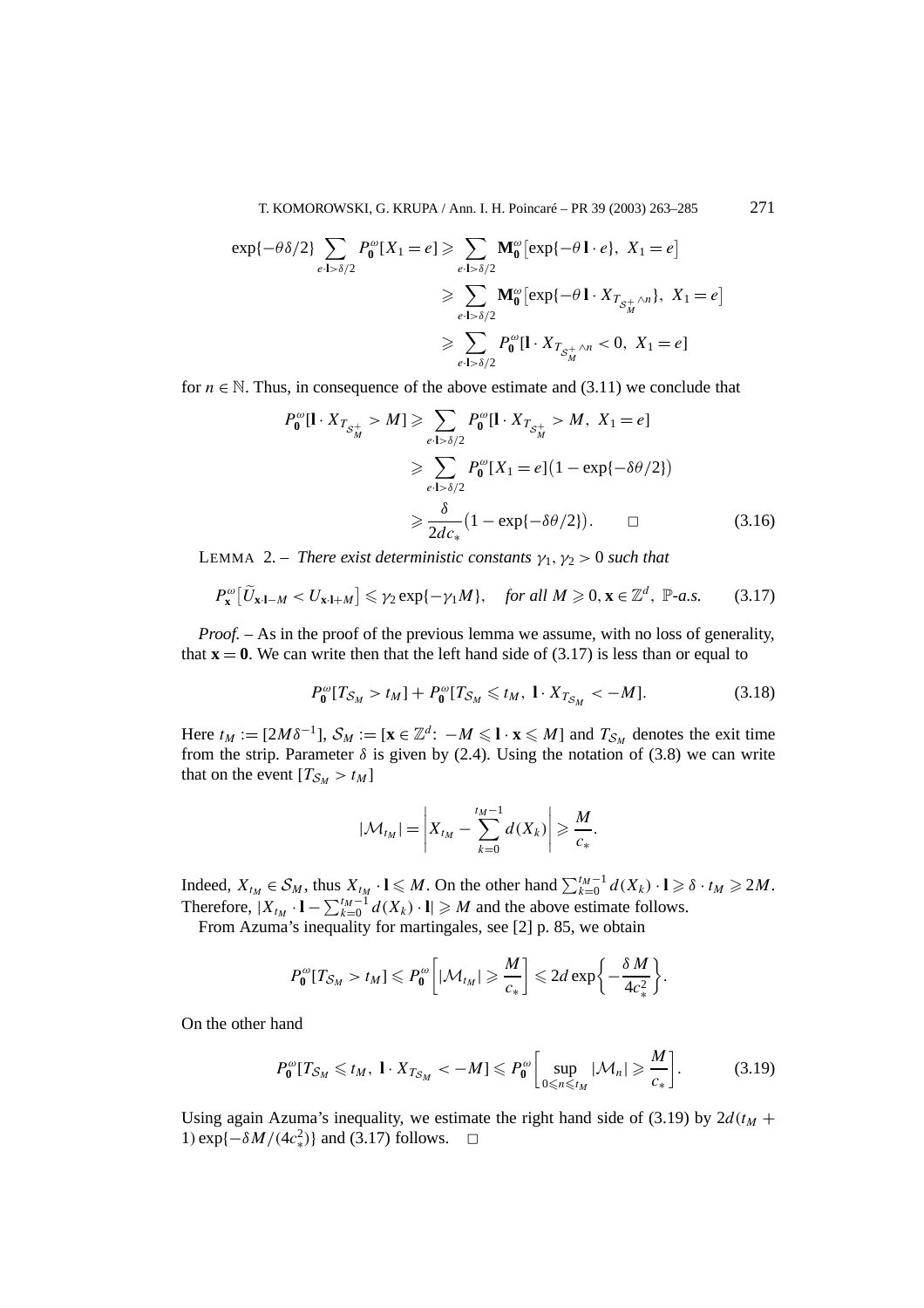LEMMA 3. – *There exists a deterministic constant*  $\gamma_3 > 0$  *such that* 

$$
\mathbf{M}_{\mathbf{x}}^{\omega}[M_*, D < +\infty] \leq \gamma_3, \quad \text{for all } \mathbf{x} \in \mathbb{Z}^d, \ \mathbb{P}\text{-}a.s. \tag{3.20}
$$

*Proof.* – Again with no loss of generality we shall assume that  $\mathbf{x} = \mathbf{0}$ . Then, for any integer  $m \geq 1$ 

$$
P_0^{\omega} \left[ 2^m \leq M_* < 2^{m+1}, \ D < +\infty \right]
$$
  
\n
$$
\leq P_0^{\omega} \left[ \left| X_{U_{2^m}} - 2^m \frac{1}{|\mathbf{l}|^2} \right| \geq \frac{2^{m+1}}{\delta} \right]
$$
  
\n
$$
+ P_0^{\omega} \left[ \left| X_{U_{2^m}} - 2^m \frac{1}{|\mathbf{l}|^2} \right| < \frac{2^{m+1}}{\delta}, \ \widetilde{U}_0 \circ \theta_{U_{2^m}} < U_{2^{m+1}} \circ \theta_{U_{2^m}} \right].
$$
 (3.21)

Let

$$
C := \left[ \mathbf{x} \in \mathbb{Z}^d \colon \left| \mathbf{x} - \frac{\mathbf{l} \cdot \mathbf{x}}{|\mathbf{l}|^2} \mathbf{l} \right| \leqslant \frac{\mathbf{l} \cdot \mathbf{x}}{\delta} \right].
$$

*C* is a cone containing the support of the law of *d* – the local drift at zero. Therefore  $\sum_{k=0}^{n-1} d(X_k) \in C$ , for all *n*. On the other hand there exists *c*<sub>1</sub> > 0 such that for all *m* ≥ 1 if

$$
\left|\mathbf{x} - 2^m \frac{1}{|\mathbf{l}|^2}\right| \geqslant \frac{2^{m+1}}{\delta}, \qquad x \cdot \mathbf{l} \leqslant 2^m + |\mathbf{l}|,
$$

then  $dist(\mathbf{x}, C) > c_1 2^m$ . The first term on the right hand side of (3.21) can be therefore estimated by

$$
P_0^{\omega}\left[\left|X_{U_{2^m}}-2^m\frac{1}{|1|^2}\right|\geqslant \frac{2^{m+1}}{\delta}, U_{2^m}\leqslant \frac{2^{m+1}}{\delta}\right]+P_0^{\omega}\left[U_{2^m}>\frac{2^{m+1}}{\delta}\right]
$$
  

$$
\leqslant P_0^{\omega}\left[\left|\mathcal{M}_{U_{2^m}}\right|\geqslant c_1 2^m, U_{2^m}\leqslant 2^{m+1}\delta^{-1}\right]+P_0^{\omega}\left[\left|\mathcal{M}_{[2^{m+1}\delta^{-1}]}\right|\geqslant \frac{2^m}{c_*}\right].
$$
 (3.22)

Using Azuma's inequality we bound the right hand side of (3.22) from above by  $c_2 \exp\{-c_3 2^m\}$  for some deterministic constants  $c_2, c_3 > 0$  independent of *m*.

The second term on the right hand side of (3.21) can be estimated by

$$
c_4 2^{m(d-1)} P_0^{\omega} [\widetilde{U}_0 \circ \theta_{U_{2^m}} < U_{2^{m+1}} \circ \theta_{U_{2^m}}] = c_4 2^{m(d-1)} \mathbf{M}_0^{\omega} P_{X_{U_{2^m}}}^{\omega} [\widetilde{U}_0 < U_{2^{m+1}}]
$$
  
\$\leq c\_5 2^{m(d-1)} \exp{-\gamma\_1 2^m}\$

by virtue of Lemma 2. We have therefore shown that

$$
P_0^{\omega}[2^m \leq M_* < 2^{m+1}, \ D < +\infty] \leq c_6 \exp\{-c_7 2^m\} \tag{3.23}
$$

for some deterministic constants  $c_6$ ,  $c_7 > 0$  independent of *m* and (3.20) follows.  $\Box$ 

 $LEMMA$  4. –

$$
\liminf_{m \uparrow +\infty} \mathbf{M}_{\mathbf{x}}^{\omega} \left[ \frac{U_m}{m} \right] \leq \frac{1}{\delta}, \quad \text{for all } \mathbf{x} \in \mathbb{Z}^d, \ \mathbb{P}\text{-}a.s. \tag{3.24}
$$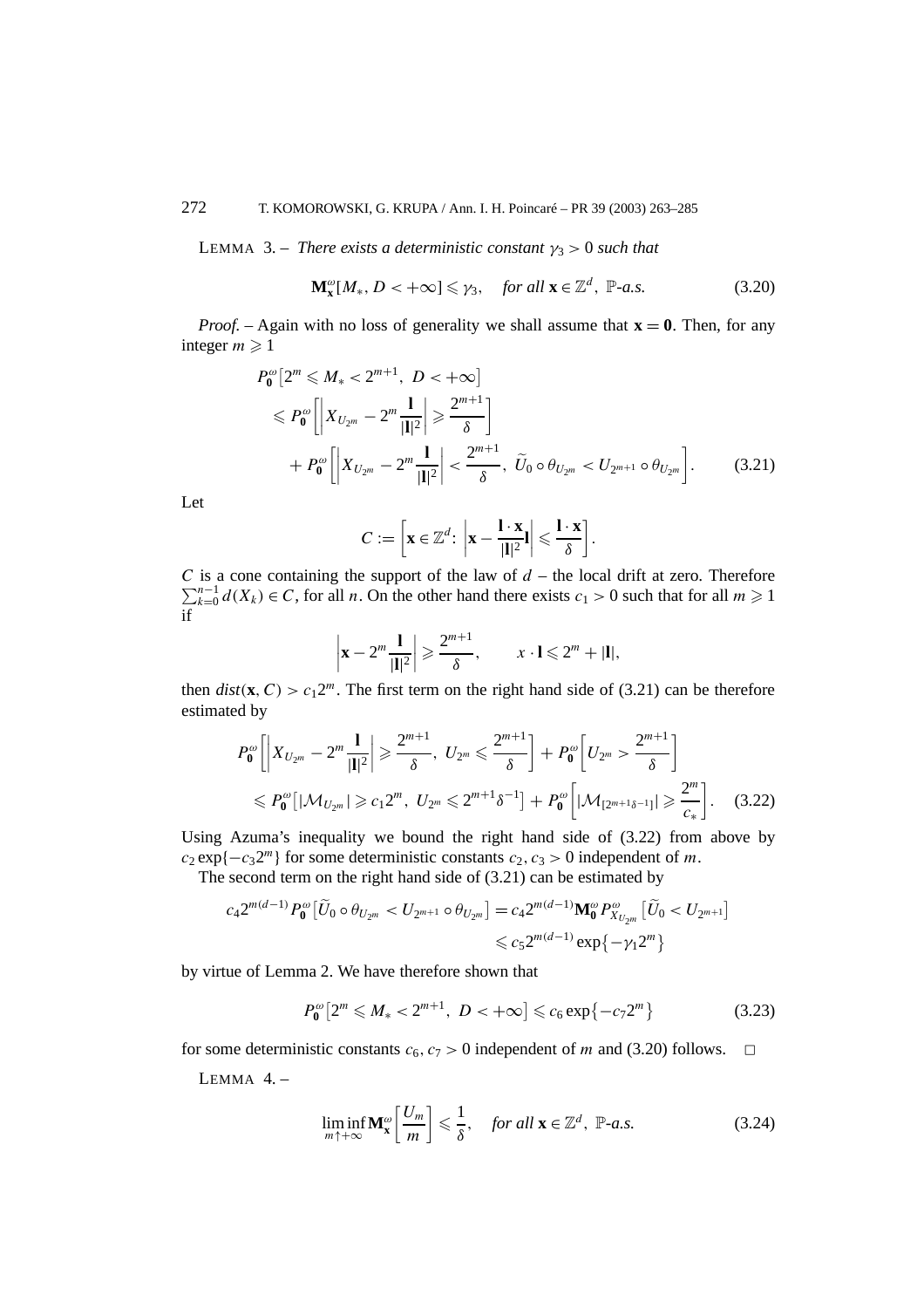*Proof.* – We set  $\mathbf{x} = \mathbf{0}$ . Since  $\mathcal{M}_n$ ,  $n \geq 1$ , is an  $(\mathcal{F}_n)$ -martingale with respect to  $P_0^{\omega}$  for any  $N \geq 1$  we obtain

$$
0 = \mathbf{M}_{0}^{\omega}[\mathbf{1} \cdot \mathcal{M}_{N \wedge U_{m}}] \leq m + c_{*} - \delta \mathbf{M}_{0}^{\omega}(N \wedge U_{m})
$$
\n(3.25)

thus  $(3.24)$  follows.  $\Box$ 

LEMMA  $5. -$ 

$$
P_{\mathbf{x}}^{\omega}[R_k < +\infty] \leq (1-\gamma)^k, \quad \text{for all } k \geqslant 1, \ \mathbf{x} \in \mathbb{Z}^d, \ \mathbb{P}\text{-}a.s. \tag{3.26}
$$

*Proof.* – It suffices to show (3.26) for  $\mathbf{x} = \mathbf{0}$ . We have

$$
P_0^{\omega}[R_k < +\infty] = P_0^{\omega}[S_k + D \circ \theta_{S_k} < +\infty]
$$
  
strong Markov prop. 
$$
\sum_{\mathbf{x} \in \mathbb{Z}^d} P_0^{\omega}[S_k < +\infty, X_{S_k} = \mathbf{x}] P_{\mathbf{x}}^{\omega}[D < +\infty]
$$
  
Lemma 1  

$$
\leq (1 - \gamma) P_0^{\omega}[S_k < +\infty] \leq (1 - \gamma) P_0^{\omega}[R_{k-1} < +\infty]
$$

and the conclusion of the lemma follows by induction.  $\Box$ 

Let  $K := \inf[k \geq 1, R_k = +\infty]$ , or  $K = +\infty$  if the set of which we take the infimum is empty. From the previous lemma and Lemma 3 we immediately conclude the following.

COROLLARY 1. – (1) 
$$
P_x^{\omega}[K < +\infty] = 1
$$
, for all  $\mathbf{x} \in \mathbb{Z}^d$ , P-a.s. and  
(2)  $P_x^{\omega}[S_K < +\infty] = 1$ .

*Proof. –* Part (1) is an immediate application of Lemma 5 and the Borel–Cantelli lemma. To show part (2) note that

$$
P_{\mathbf{x}}^{\omega}[S_K < +\infty]
$$
  
=  $\sum_{k=1}^{+\infty} P_{\mathbf{x}}^{\omega}[R_{k-1} < +\infty, U_{M_{k-1}+r+1} \circ \theta_{R_{k-1}} < +\infty, K \circ \theta_{R_{k-1}} = 1]$   
=  $\sum_{k,l=1}^{+\infty} \int_{\mathbb{R}} \mathbf{M}_{\mathbf{x}}^{\omega}[R_{k-1} = l, M_{k-1} \in [m, m + dm),$   
 $P_{X_l}^{\omega}[U_{m+r+1} < +\infty, K = 1]].$  (3.27)

However, using (3.25), we can easily conclude that  $P_{\mathbf{y}}^{\omega}[U_m < +\infty] = 1$  for all  $\mathbf{y} \in \mathbb{Z}^d$ ,  $m \in \mathbb{R}$ ,  $\mathbb{P}$  a.s., hence the utmost right hand side of (3.27) equals

$$
\sum_{k,l=1}^{+\infty} \int_{\mathbb{R}} \mathbf{M}_{\mathbf{x}}^{\omega} [R_{k-1} = l, M_{k-1} \in [m, m + dm), P_{X_l}^{\omega} [K = 1]]
$$
  
=  $P_{\mathbf{x}}^{\omega} [K < +\infty] = 1.$ 

*Remark* 1. – After [18] we define the first *non-retraction time*

+∞

$$
\tau_1 := S_K < +\infty, \quad \mathbb{P}_0\text{-a.s.}
$$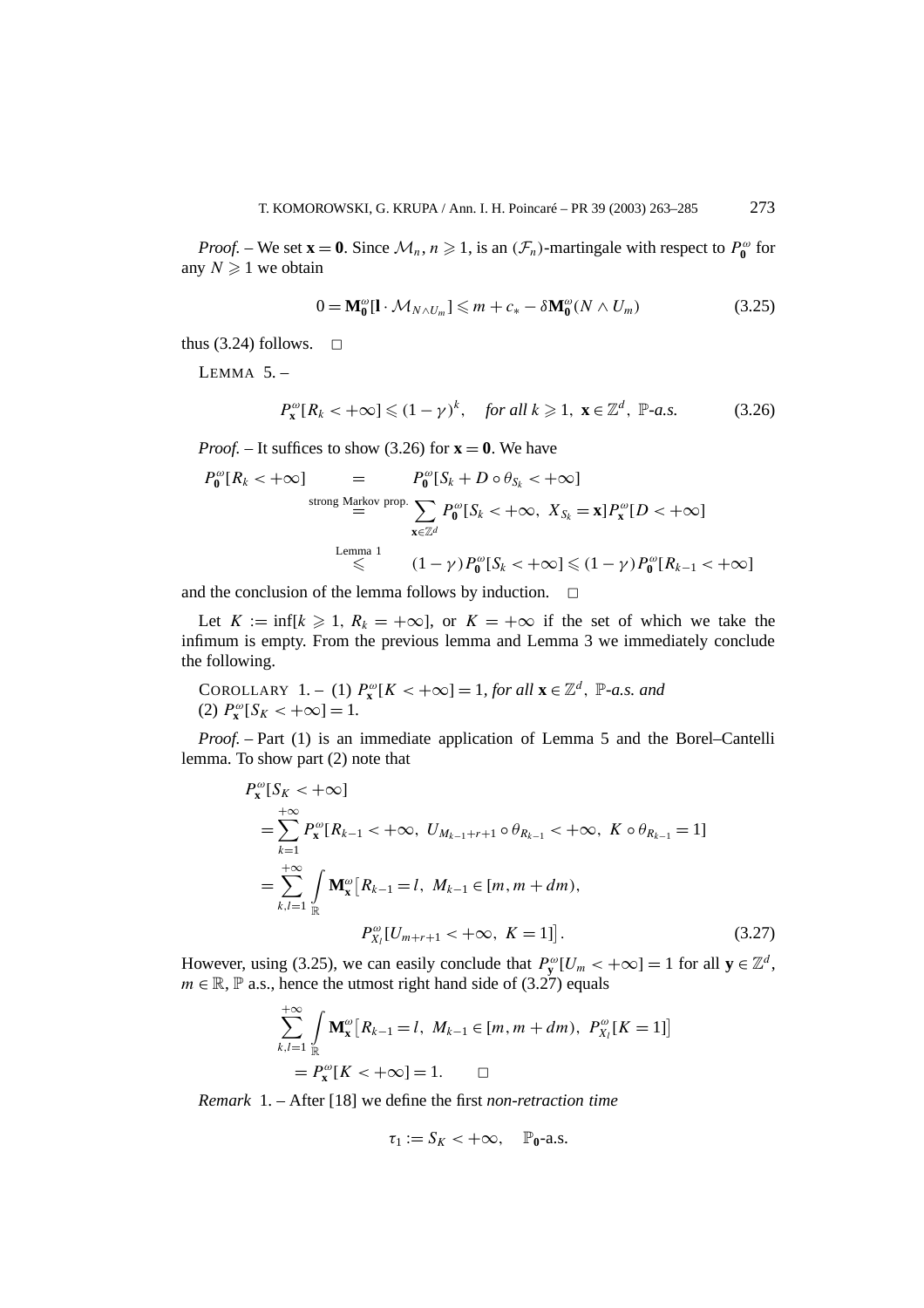We note that the random variable  $\tau_1$  is not an  $(\mathcal{F}_n)$ -stopping time. The subsequent times of non-retraction  $\tau_n$ ,  $n \geq 2$ , are defined by induction using the relation

$$
\tau_{n+1} = \tau_n + \tau_1 \circ \theta_{\tau_n} \quad \text{for } n \geqslant 1. \tag{3.28}
$$

In contrast to [18] these times are not renewal times, due to the possible dependence of sites on the lattice.

#### **4. A transport operator**

From condition (H3) we conclude that there exists a linear mapping  $\mathcal{Z}: L^1(\Omega, \mathcal{G}, \mathbb{P}) \to$  $L^1(\Omega \times \Omega, \mathcal{G}_0 \otimes \mathcal{R}, \mathbb{P} \otimes \mathbb{P})$  that satisfies

- $(L[2])$   $\iint ZF(\omega, \omega')\mathbb{P}(d\omega)\mathbb{P}(d\omega') = \iint F(\omega)\mathbb{P}(d\omega)$  for all  $F \in L^1(\Omega, \mathcal{G}, \mathbb{P}),$
- (Z2)  $\mathcal{Z}F \geq 0$ , when  $F \geq 0$  and  $\mathcal{Z}1 = 1$ ,
- (Z3)  $\mathcal{Z}(FG) = \mathcal{Z}(F)\mathcal{Z}(G)$  for any  $F, G \in L^{\infty}(\Omega, \mathcal{G}, \mathbb{P})$ ,
- $(Z4)$   $\mathcal{Z}(F)(\omega, \omega') = F(\omega), \mathcal{Z}(G)(\omega, \omega') = G(\omega')$  for any  $F \in L^1(\Omega, \mathcal{G}_0, \mathbb{P}), G \in$  $L^1(\Omega, \mathcal{R}, \mathbb{P})$  and  $\mathcal{Z}(F)$  is  $\mathcal{G}_0 \otimes \mathcal{R}^t$ -measurable provided that *F* is  $\mathcal{G}_t$ -measurable, for any  $t \geq 0$ ,
- $(Z5)$   $\mathcal{Z}F(T_{\mathbf{x}}(\omega), T_{\mathbf{x}}(\omega')) = \mathcal{Z}U^{\mathbf{x}}F(\omega, \omega')$  for all  $F \in L^1(\Omega, \mathcal{G}, \mathbb{P})$ ,  $\mathbf{x} \in \mathbb{R}^d$ . Here  $U^{\mathbf{x}}F(\omega) := F(T_{\mathbf{x}}(\omega)).$

Let  $A_k \in \mathcal{F}$  denote the event that  $\min[X_0 \cdot \mathbf{l}, \ldots, X_{S_k} \cdot \mathbf{l}] = X_0 \cdot \mathbf{l}$ . For an arbitrary bounded *F* that is  $\mathcal{G}_0$ -measurable we define

$$
QF(\omega') := \sum_{\substack{k \geq 1 \\ \mathbf{x} \in \mathbb{Z}^d}} \int \mathcal{Z}_k(\mathbf{x}, \omega, T_{-\mathbf{x}}(\omega')) F(\omega) \mathbb{P}(d\omega), \tag{4.1}
$$

where

$$
\mathcal{Z}_k(\mathbf{x}, \omega, \omega') := \mathcal{Z} P_0[B_k(\mathbf{x})](\omega, \omega'),\tag{4.2}
$$

with

$$
B_k(\mathbf{x}) := [X_{S_k} = \mathbf{x}, S_k < +\infty, A_k].
$$
\n(4.3)

Notice that by virtue of (Z4), (3.4) and (G2)  $QF$  is  $\mathcal{G}_0$ -measurable. Let

$$
\mathbb{P}_D(d\omega) := P_0^{\omega}[D = +\infty] \mathbb{P}(d\omega) / \mathbb{P}_0[D = +\infty].
$$

The following proposition holds.

PROPOSITION 2. -

$$
\int QF(\omega')\mathbb{P}_D(d\omega') = \int F(\omega')\mathbb{P}_D(d\omega')
$$
\n(4.4)

*for any*  $F$  *bounded and*  $\mathcal{G}_0$ *-measurable.* 

*Proof. –* Notice that the left hand side of (4.4) equals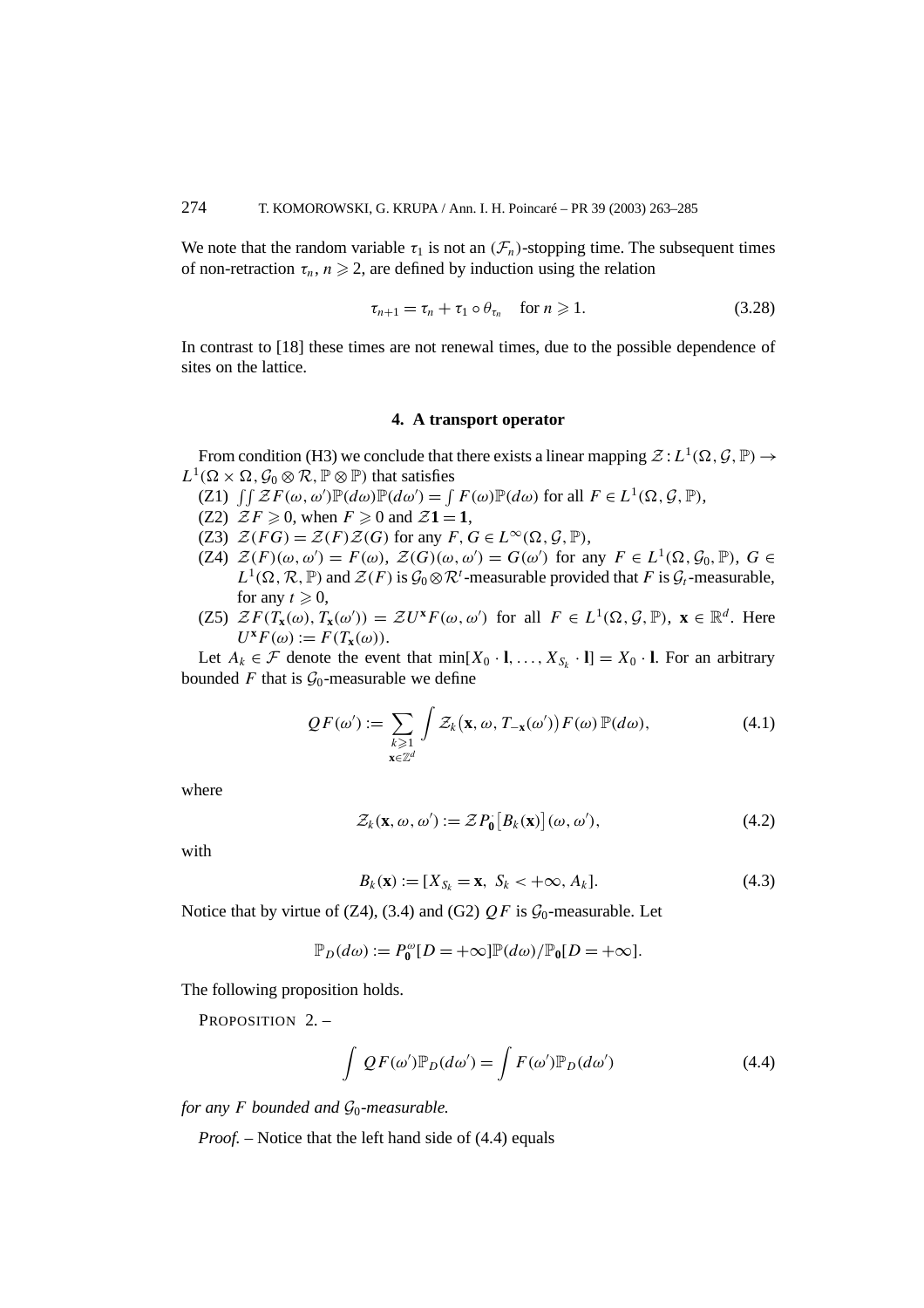T. KOMOROWSKI, G. KRUPA / Ann. I. H. Poincaré – PR 39 (2003) 263–285 275

$$
\frac{1}{\mathbb{P}_{\mathbf{0}}[D = +\infty]} \sum_{k \geq 1} \iint \mathcal{Z}_k(\mathbf{x}, \omega, T_{-\mathbf{x}}(\omega')) F(\omega) P_{\mathbf{0}}^{\omega'}[D = +\infty] \mathbb{P}(d\omega) \mathbb{P}(d\omega')
$$
\n
$$
= \frac{1}{\mathbb{P}_{\mathbf{0}}[D = +\infty]} \sum_{\mathbf{x} \in \mathbb{Z}^d} \iint \mathcal{Z}_k(\mathbf{x}, \omega, \omega') F(\omega) P_{\mathbf{0}}^{T_{\mathbf{x}}(\omega')}[D = +\infty] \mathbb{P}(d\omega) \mathbb{P}(d\omega')
$$
\n
$$
= \frac{1}{\mathbb{P}_{\mathbf{0}}[D = +\infty]} \sum_{\substack{k \geq 1 \\ \mathbf{x} \in \mathbb{Z}^d}} \int P_{\mathbf{0}}^{\omega}[B_k(\mathbf{x})] F(\omega) P_{\mathbf{x}}^{\omega}[D = +\infty] \mathbb{P}(d\omega). \tag{4.5}
$$

The last equality in  $(4.5)$  follows from  $(Z1)$ ,  $(Z3)$  and  $(Z4)$  and the translation invariance of  $\mathbb P$ . The utmost right hand side of (4.5) equals

$$
\frac{1}{\mathbb{P}_{\mathbf{0}}[D=+\infty]} \int P_{\mathbf{0}}^{\omega}[\tau_1 < +\infty, D=+\infty] F(\omega) \mathbb{P}(d\omega).
$$

The equality (4.4) now follows from the fact that  $\tau_1 < +\infty$  is a sure event in light of Corollary 1.  $\Box$ 

As a consequence of the above proposition we can extend *Q* to a density preserving linear operator  $Q: L^1(\Omega, \mathcal{G}_0, \mathbb{P}_D) \to L^1(\Omega, \mathcal{G}_0, \mathbb{P}_D)$ . We shall call it *a transport operator*.

*H*<sup>∗</sup> is *an invariant density* for *Q* if  $H_* \ge 0$ ,  $\int H_* dP_D = 1$  and  $QH_* = H_*$ . The following proposition will be of crucial importance for us in the sequel.

**PROPOSITION** 3. – *There exists an*  $H_* > 0$ ,  $\mathbb{P}_D$ -*a.s., that is a unique invariant density for Q.*

*Proof.* – For any  $q, \rho > 0$  we denote by  $C(\rho, q)$  the set of all paths  $\sigma : \mathbb{N} \to \mathbb{Z}^d$  such that  $\sigma(0) = 0$ ,

$$
[\sigma(n+1)-\sigma(n)]\cdot \mathbf{l} > \rho, \quad \text{for all } n = 0,\ldots, U_{q+1}.
$$

There exists a deterministic number *s* depending only on *r* and  $\delta$  such that  $U_{r+1}(\sigma) \leq s$ for all  $\sigma \in C(\delta/2, r)$ . We introduce also

$$
E := [\mathbf{y} \in \mathbb{Z}^d \colon \exists \sigma \in C(\delta/2, r), \text{ such that } \mathbf{y} = \sigma(U_{r+1})].
$$

Note that the set is of finite cardinality.

For any  $\mathbf{x}_0 \in E$  we have

$$
P_0^{\omega}[X_{S_1} = \mathbf{x}_0, S_1 < +\infty, A_1]
$$
  
\n
$$
\geq P_0^{\omega} [\sigma \in C(\delta/2, r), \sigma(U_{r+1}) = \mathbf{x}_0]
$$
  
\n
$$
= \sum_{\sigma \in C(\delta/2, \mathbf{x}_0, 1)} \prod_{i=0}^{U_{\mathbf{x}_0, 1} - 1} p^{\omega} (\sigma(i), \sigma(i+1) - \sigma(i)).
$$
 (4.6)

Applying properties  $(Z2)$ ,  $(Z3)$  and  $(Z5)$  we get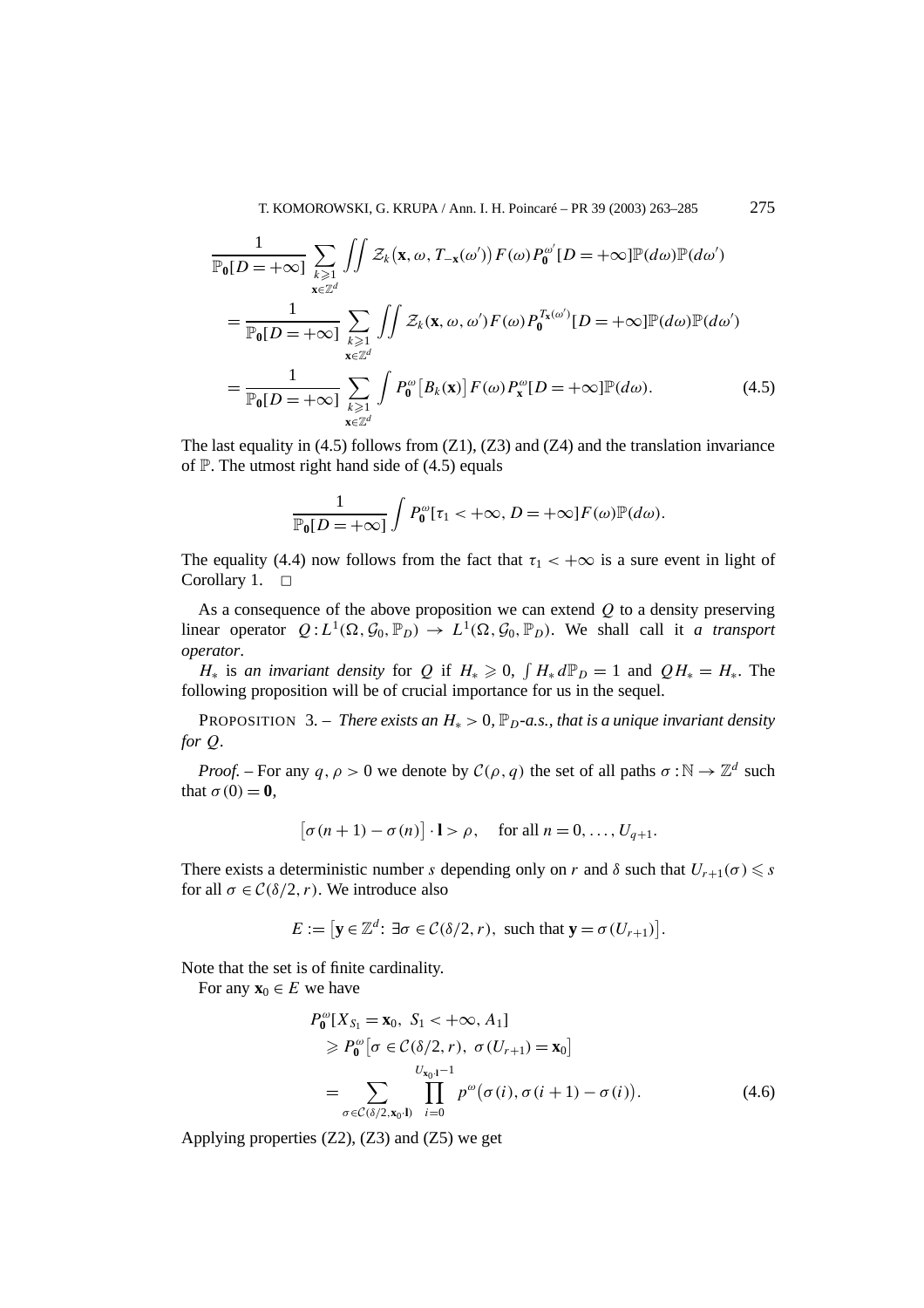276 T. KOMOROWSKI, G. KRUPA / Ann. I. H. Poincaré – PR 39 (2003) 263–285

$$
\sum_{\mathbf{x}_0 \in E} \mathcal{Z}_1(\mathbf{x}_0, \omega, T_{-\mathbf{x}_0}(\omega'))
$$
\n
$$
\geqslant \sum_{\mathbf{x}_0 \in E} \sum_{\sigma \in \mathcal{C}(\delta/2, \mathbf{x}_0, \mathbf{I})} \prod_{i=0}^{U_{\mathbf{x}_0, \mathbf{I}} - 1} \mathcal{Z} p^{\cdot}(\sigma(i), \sigma(i+1) - \sigma(i)) (\omega, T_{-\mathbf{x}_0}(\omega')). \tag{4.7}
$$

From the non-nestling condition (H2)

$$
\sum_{\substack{e:\mathbf{l}\geqslant\delta/2\\e\in\mathfrak{V}_d}}p^\omega(\mathbf{y},e)\geqslant\frac{\delta}{2c_*},\quad\text{ for all }\mathbf{y}\in\mathbb{Z}^d.
$$

Thus, according to (Z2), we also have

$$
\sum_{\substack{e:\mathbf{I}\geq\delta/2\\e\in\mathfrak{V}_d}}\mathcal{Z}p^\cdot(\mathbf{y},e)(\omega,\omega')\geqslant\frac{\delta}{2c_*},\quad\text{ for all }\mathbf{y}\in\mathbb{Z}^d,\ \mathbb{P}\otimes\mathbb{P}\text{-a.s.}
$$

This and the fact that  $U_{\mathbf{x}_0 \cdot \mathbf{l}} \leq s$  for some deterministic *s* imply that the expression on the right hand side of (4.7) is bounded from below by a deterministic constant  $(\frac{\delta}{2c_*})^s$ .

Hence, from (4.1) we conclude that for a nonnegative valued  $F \in L^1(\Omega, \mathcal{G}_0, \mathbb{P}_D)$ 

$$
QF(\omega') \geqslant \left(\frac{\delta}{2c_*}\right)^s \int F d\mathbb{P}.
$$

The conclusion of the proposition holds upon an application of Theorem 5.6.2 of [7]. Moreover, by virtue of the aforementioned theorem

$$
\lim_{n \uparrow +\infty} \int \left| \mathcal{Q}^n F(\omega) - H_*(\omega) \int F \, d\mathbb{P}_D \right| \mathbb{P}_D(d\omega) = 0. \qquad \Box \tag{4.8}
$$

We set  $h_*(\omega, \sigma) := H_*(\omega) \mathbf{1}_{[D=+\infty]}(\sigma)$ ,  $(\omega, \sigma) \in \Omega \times (\mathbb{Z}^d)^{\mathbb{N}}$ . On the measurable space  $(\Omega \times (\mathbb{Z}^d)^{\mathbb{N}}, \overline{\mathcal{B}(\Omega)} \otimes \mathcal{F})$  we define the following two probability measures  $\widetilde{\mathbb{P}}, \widetilde{\mathbb{P}}_{h_*}$  by

$$
\widetilde{\mathbb{P}}(d\omega, d\sigma) := \mathbf{1}_{[D=+\infty]}(\sigma) P_0^{\omega}(d\sigma) \mathbb{P}(d\omega) / \mathbb{P}[D = +\infty]
$$

and

$$
\widetilde{\mathbb{P}}_{h_*}(d\omega,d\sigma) := h_*(\omega,\sigma) P_0^{\omega}(d\sigma) \mathbb{P}(d\omega) / \mathbb{P}[D = +\infty].
$$

The following theorem is the main result of this section.

**THEOREM** 2. – *The sequence*  $(\tau_{n+1} - \tau_n, X_{\tau_{n+1}} - X_{\tau_n}), n \geq 1$ , is stationary and *ergodic under*  $\widetilde{\mathbb{P}}_{h_*}$  *<i>i.e. for any*  $n \geq 1$ *, bounded functions*  $F_1, \ldots, F_n : \mathbb{Z}^d \times \mathbb{Z} \to \mathbb{R}$  *and*  $k \geqslant 0$  *we have* 

$$
\iint \prod_{p=1}^n F_p(X_{\tau_{p+1+k}} - X_{\tau_{p+k}}, \tau_{p+1+k} - \tau_{p+k}) \widetilde{P}_{h_*}(d\omega, d\sigma)
$$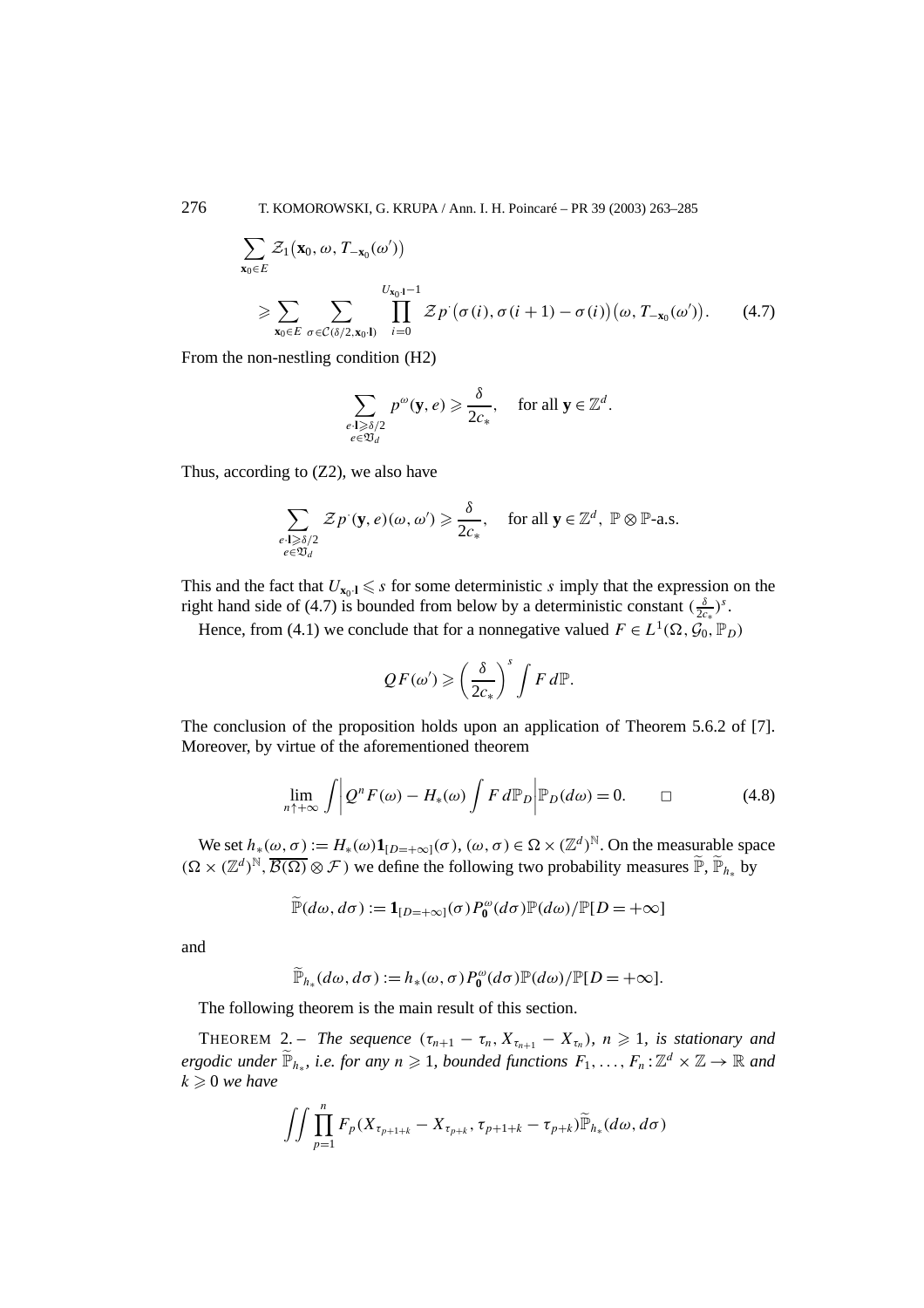T. KOMOROWSKI, G. KRUPA / Ann. I. H. Poincaré – PR 39 (2003) 263–285 277

$$
= \iint \prod_{p=1}^{n} F_p(X_{\tau_{p+1}} - X_{\tau_p}, \tau_{p+1} - \tau_p) \widetilde{\mathbb{P}}_{h_*}(d\omega, d\sigma) \tag{4.9}
$$

*and any bounded function*  $\mathcal{B}((\mathbb{Z}^d \times \mathbb{Z})^{\mathbb{N}})$ *-measurable function F that satisfies* 

$$
\iint \left| F\left( (X_{\tau_{n+1}} - X_{\tau_n}, \tau_{n+1} - \tau_n)_{n \geqslant 2} \right) \right|
$$
  
-  $F\left( (X_{\tau_n} - X_{\tau_{n-1}}, \tau_n - \tau_{n-1})_{n \geqslant 2} \right) \left| \widetilde{\mathbb{P}}_{h_*}(d\omega, d\sigma) \right| = 0$  (4.10)

*must be equal to a constant*  $\widetilde{P}_{h_*}$  *-a.s., cf.* [5, pp. 291–293].

*Proof. – Stationarity.* We only prove the stationarity for  $k = 1$ , the proof for a general *k* poses no additional difficulty. The left hand side of (4.9) equals

$$
\frac{1}{\mathbb{P}[D = +\infty]} \iint \prod_{p=1}^{n} F_p(X_{\tau_{p+2}} - X_{\tau_{p+1}}, \tau_{p+2} - \tau_{p+1}) h_*(\omega, \sigma) P_0^{\omega}(d\sigma) \mathbb{P}(d\omega)
$$
\n
$$
= \frac{1}{\mathbb{P}[D = +\infty]} \sum_{k \ge 1} \int \mathbf{M}_0^{\omega} \left[ \prod_{p=1}^{n} F_p((X_{\tau_{p+1} \circ \theta_{S_k}} - X_{\tau_p \circ \theta_{S_k}}) \circ \theta_{S_k}, (\tau_{p+1} - \tau_p) \circ \theta_{S_k}),
$$
\n
$$
B_k(\mathbf{x}), D \circ \theta_{S_k} = +\infty \right] H_*(\omega) \mathbb{P}(d\omega),
$$
\n(4.11)

with  $B_k(x)$  as in (4.3). An application of the strong Markov property, yields the following expression for the right hand side of (4.11)

$$
\frac{1}{\mathbb{P}[D = +\infty]} \sum_{\mathbf{x} \in \mathbb{Z}^d} \int P_0^{\omega} [B_k(\mathbf{x})]
$$
\n
$$
\times \mathbf{M}_{\mathbf{x}}^{\omega} \left[ \prod_{p=1}^n F_p(X_{\tau_{p+1}} - X_{\tau_p}, \tau_{p+1} - \tau_p), \ D = +\infty \right] H_*(\omega) \mathbb{P}(d\omega). \tag{4.12}
$$

Using operator  $\mathcal Z$  we can rewrite (4.12) as being equal to

$$
\frac{1}{\mathbb{P}[D = +\infty]} \sum_{\mathbf{x} \in \mathbb{Z}^d} \iint \mathcal{Z}_k(\mathbf{x}, \omega, \omega')
$$
\n
$$
\times \mathbf{M}_{\mathbf{x}}^{\omega'} \left[ \prod_{p=1}^n F_p(X_{\tau_{p+1}} - X_{\tau_p}, \tau_{p+1} - \tau_p), D = +\infty \right] H_*(\omega) \mathbb{P}(d\omega) \mathbb{P}(d\omega')
$$
\n
$$
= \frac{1}{\mathbb{P}[D = +\infty]} \int \mathbf{M}_{\mathbf{0}}^{\omega'} \left[ \prod_{p=1}^n F_p(X_{\tau_{p+1}} - X_{\tau_p}, \tau_{p+1} - \tau_p), D = +\infty \right]
$$
\n
$$
\times Q H_*(\omega') \mathbb{P}(d\omega'), \tag{4.13}
$$

where  $\mathcal{Z}_k(\mathbf{x}, \omega, \omega')$  is given by (4.2). From Proposition 3 we have  $QH_* = H_*$  and in conclusion the right hand side of (4.13) equals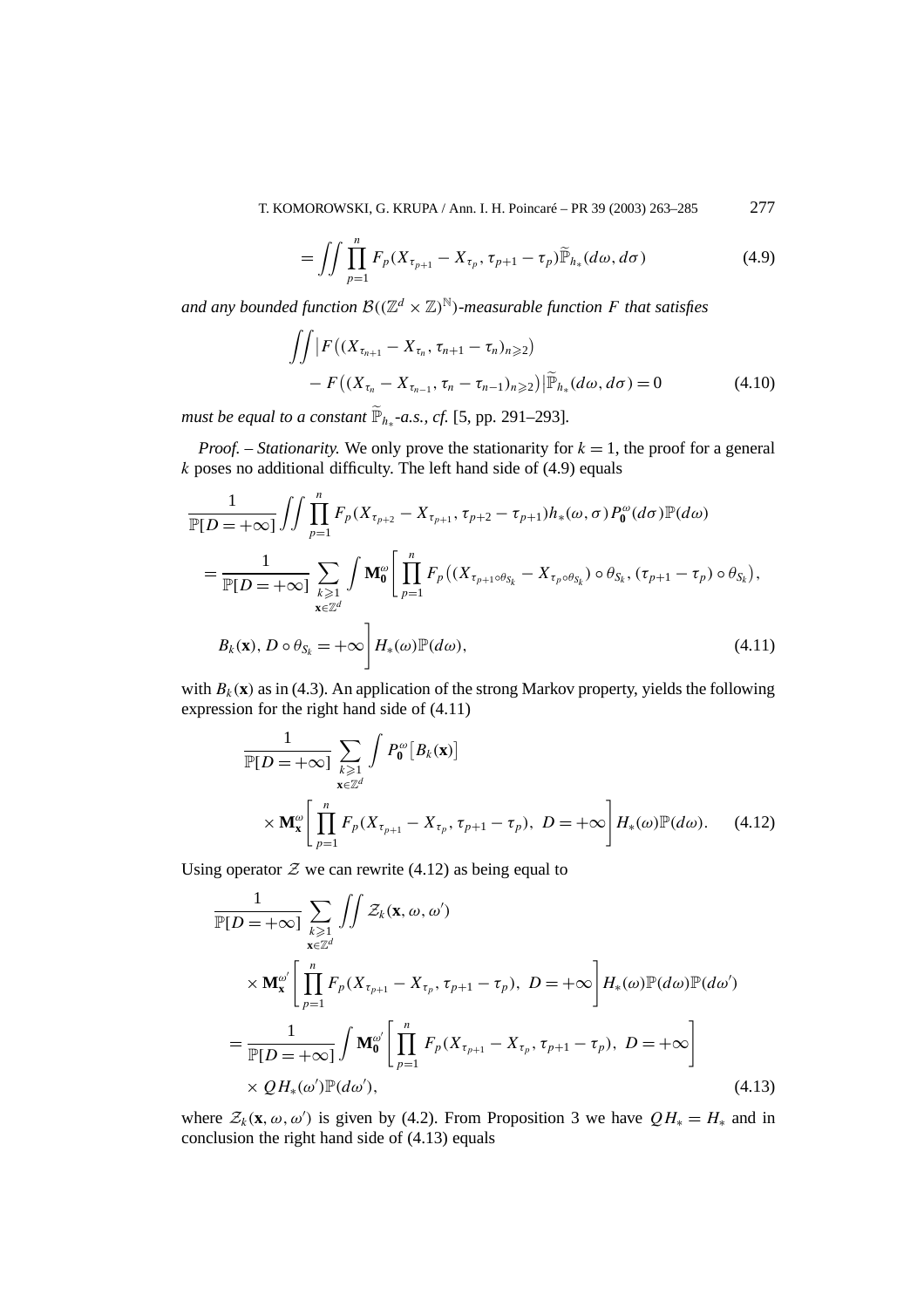$$
\frac{1}{\mathbb{P}[D=+\infty]} \int \mathbf{M}_{0}^{\omega'} \left[ \prod_{p=1}^{n} F_{p}(X_{\tau_{p+1}} - X_{\tau_{p}}, \tau_{p+1} - \tau_{p}), \ D=+\infty \right] H_{*}(\omega') \mathbb{P}(d\omega')
$$
\n
$$
= \iint \prod_{p=1}^{n} F_{p}(X_{\tau_{p+1}} - X_{\tau_{p}}, \tau_{p+1} - \tau_{p}) \widetilde{\mathbb{P}}_{h_{*}}(d\omega, d\sigma).
$$

*Ergodicity.* We start with the following lemma.

LEMMA 6. – *Suppose that*  $n \geq 1$ ,  $F_1, \ldots, F_n : \mathbb{Z}^d \times \mathbb{Z} \to \mathbb{R}$  *are bounded, G is bounded and*  $\mathcal{B}((\mathbb{Z}^{d} \times \mathbb{Z})^{N})$ *-measurable and*  $R \in L^{1}(\Omega, \mathcal{G}_{0}, \mathbb{P}_{D})$ *. Then, there exists*  $Y \in L^1(\Omega, \mathcal{G}_0, \mathbb{P}_D)$  *such that* 

$$
\int Y\mathbb{P}_D(d\omega) = \iint R(\omega) \prod_{p=1}^n F_p(X_{\tau_{p+1}} - X_{\tau_p}, \tau_{p+1} - \tau_p) \widetilde{\mathbb{P}}(d\omega, d\sigma)
$$

*and for any*  $k \geq 1$ 

$$
\iint_{p=1}^{n} R(\omega) \prod_{p=1}^{n} F_p(X_{\tau_{p+1}} - X_{\tau_p}, \tau_{p+1} - \tau_p)
$$
  
 
$$
\times G((X_{\tau_{m+2+k}} - X_{\tau_{m+1+k}}, \tau_{m+2+k} - \tau_{m+1+k})_{m \geqslant n}) \widetilde{P}(d\omega, d\sigma)
$$
  
= 
$$
\iint Q^{k-1} Y G((X_{\tau_{m+2}} - X_{\tau_{m+1}}, \tau_{m+2} - \tau_{m+1})_{m \geqslant 0}) \widetilde{P}(d\omega, d\sigma).
$$
 (4.14)

*Proof.* – Calculation done in  $(4.11)$ – $(4.13)$  shows that the left hand side of  $(4.14)$ equals

$$
\iint QR(\omega) \prod_{p=1}^{n} F_p(X_{\tau_p} - X_{\tau_{p-1}}, \tau_p - \tau_{p-1})
$$
  
 
$$
\times G\big((X_{\tau_{m+1+k}} - X_{\tau_{m+k}}, \tau_{m+1+k} - \tau_{m+k})_{m \geqslant n}\big) \widetilde{P}(d\omega, d\sigma) \tag{4.15}
$$

with the convention  $\tau_0 := 0$ . The expression (4.15) can be further rewritten as

$$
\frac{1}{\mathbb{P}[D = +\infty]} \sum_{l \geq 1} \int QR(\omega) \mathbf{M}_{0}^{\omega} \Bigg[ F_{1}(\mathbf{x}, S_{l}) \prod_{p=2}^{n} F_{p} \big( (X_{\tau_{p-1} \circ \theta_{S_{l}}} - X_{\tau_{p-2} \circ \theta_{S_{l}}} ) \circ \theta_{S_{l}},
$$
\n
$$
(\tau_{p-1} - \tau_{p-2}) \circ \theta_{S_{l}} \big) G \big( \big( (X_{\tau_{m+k} \circ \theta_{S_{l}}} - X_{\tau_{m+k-1} \circ \theta_{S_{l}}} ) \circ \theta_{S_{l}},
$$
\n
$$
\tau_{m+k} \circ \theta_{S_{l}} - \tau_{m+k-1} \circ \theta_{S_{l}} \big)_{m \geq n} \big), B_{l}(\mathbf{x}), D \circ \theta_{S_{l}} = +\infty \Bigg] \mathbb{P}(d\omega). \tag{4.16}
$$

Repeating the strong Markov property argument from the proof of stationarity we conclude that the right hand side of (4.15) equals

$$
\iint R_1(\omega) \prod_{p=2}^n F_p(X_{\tau_{p-1}} - X_{\tau_{p-2}}, \tau_{p-1} - \tau_{p-2})
$$
  
×  $G\big((X_{\tau_{m+k}} - X_{\tau_{m+k-1}}, \tau_{m+k} - \tau_{m+k-1})_{m \ge n}\big)\widetilde{P}(d\omega, d\sigma),$  (4.17)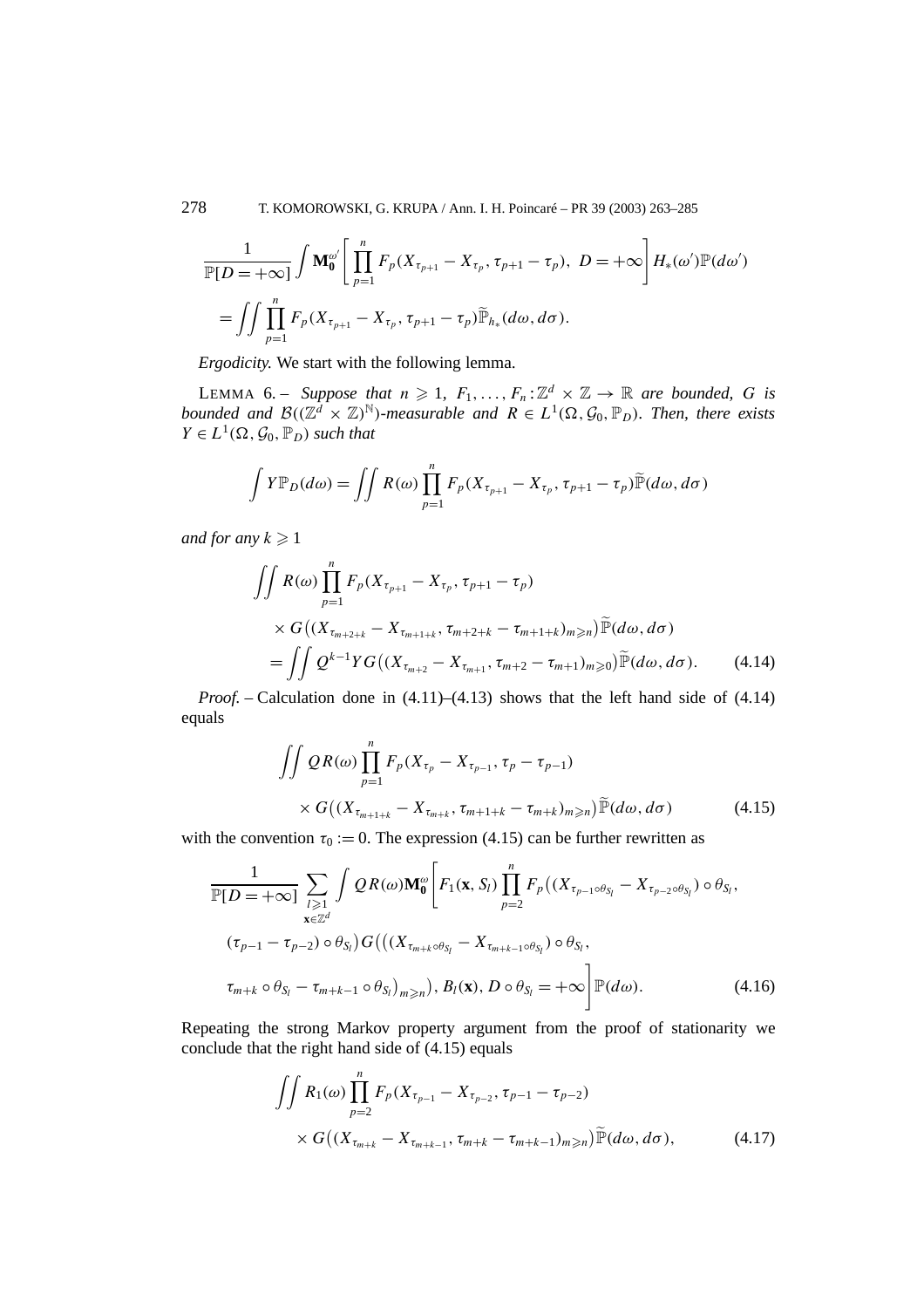with

$$
R_1(\omega') := \sum_{\substack{l \geq 1 \\ \mathbf{x} \in \mathbb{Z}^d}} \int QR(\omega) \mathcal{Z}\big\{M_0\big[F_1(\mathbf{x}, S_l), B_l(\mathbf{x})\big]\big\}(\omega, T_{-\mathbf{x}}\omega') \mathbb{P}(d\omega)
$$

 $G_0$ -measurable and

$$
\int R_1 d\mathbb{P}_D = \iint R(\omega) F_1(X_{\tau_2} - X_{\tau_1}, \tau_2 - \tau_1) \widetilde{\mathbb{P}}(d\omega, d\sigma).
$$

Proceeding  $(n - 1)$ -times analogously as in (4.15)–(4.17) we eventually obtain  $R_n$  that is  $\mathcal{G}_0$ -measurable and satisfies

$$
\int R_n \mathbb{P}_D(d\omega) = \iint R(\omega) \prod_{p=1}^n F_p(X_{\tau_{p+1}} - X_{\tau_p}, \tau_{p+1} - \tau_p) \widetilde{\mathbb{P}}(d\omega, d\sigma).
$$

The right hand side of  $(4.14)$  equals

$$
\iint R_n(\omega)G\big((X_{\tau_{m+1+k}}-X_{\tau_{m+k}},\tau_{m+1+k}-\tau_{m+k})_{m\geqslant 1}\big)\widetilde{\mathbb{P}}(d\omega,d\sigma). \hspace{1cm} (4.18)
$$

Thus, repeating once more the calculation done in  $(4.11)$ – $(4.13)$ , we deduce  $(4.14)$  with  $Y := R_n$ .  $\Box$ 

We proceed now with the proof of ergodicity. Suppose that *F* is such a function for which (4.10) holds. Let

$$
F_n: \underbrace{\mathbb{Z}^d \times \mathbb{Z} \times \cdots \times \mathbb{Z}^d \times \mathbb{Z}}_{n\text{-times}} \to \mathbb{R}
$$

be bounded and such that

$$
\lim_{n \uparrow +\infty} \iint \left| F_n(X_{\tau_2} - X_{\tau_1}, \tau_2 - \tau_1, \dots, \right. \nX_{\tau_{n+1}} - X_{\tau_n}, \tau_{n+1} - \tau_n) - Z \left| \widetilde{\mathbb{P}}_{h_*}(d\omega, d\sigma) \right| = 0.
$$
\n(4.19)

Here  $Z := F((X_{\tau_n} - X_{\tau_{n-1}}, \tau_n - \tau_{n-1})_{n \geq 2})$ . By virtue of Lemma 6 and formula (4.10) we conclude that there exists a bounded random variable  $Y_n$  that is  $\mathcal{G}_0$ -measurable such that

$$
\iint F_n(X_{\tau_2} - X_{\tau_1}, \tau_2 - \tau_1, \dots, X_{\tau_{n+1}} - X_{\tau_n}, \tau_{n+1} - \tau_n) Z \widetilde{\mathbb{P}}_{h_*}(d\omega, d\sigma)
$$
\n
$$
= \iint H_*(\omega) \mathbf{1}_{[D=+\infty]}(\sigma) F_n(X_{\tau_2} - X_{\tau_1}, \tau_2 - \tau_1, \dots, X_{\tau_{n+1}} - X_{\tau_n}, \tau_{n+1} - \tau_n)
$$
\n
$$
\times F((X_{\tau_{m+k+2}} - X_{\tau_{m+k+1}}, \tau_{m+k+2} - \tau_{m+k+1})_{m \ge n}) \mathbb{P}(d\omega) P_0(d\sigma)
$$
\n
$$
= \iint Q^{k-1} Y_n Z \widetilde{\mathbb{P}}(d\omega, d\sigma).
$$
\n(4.20)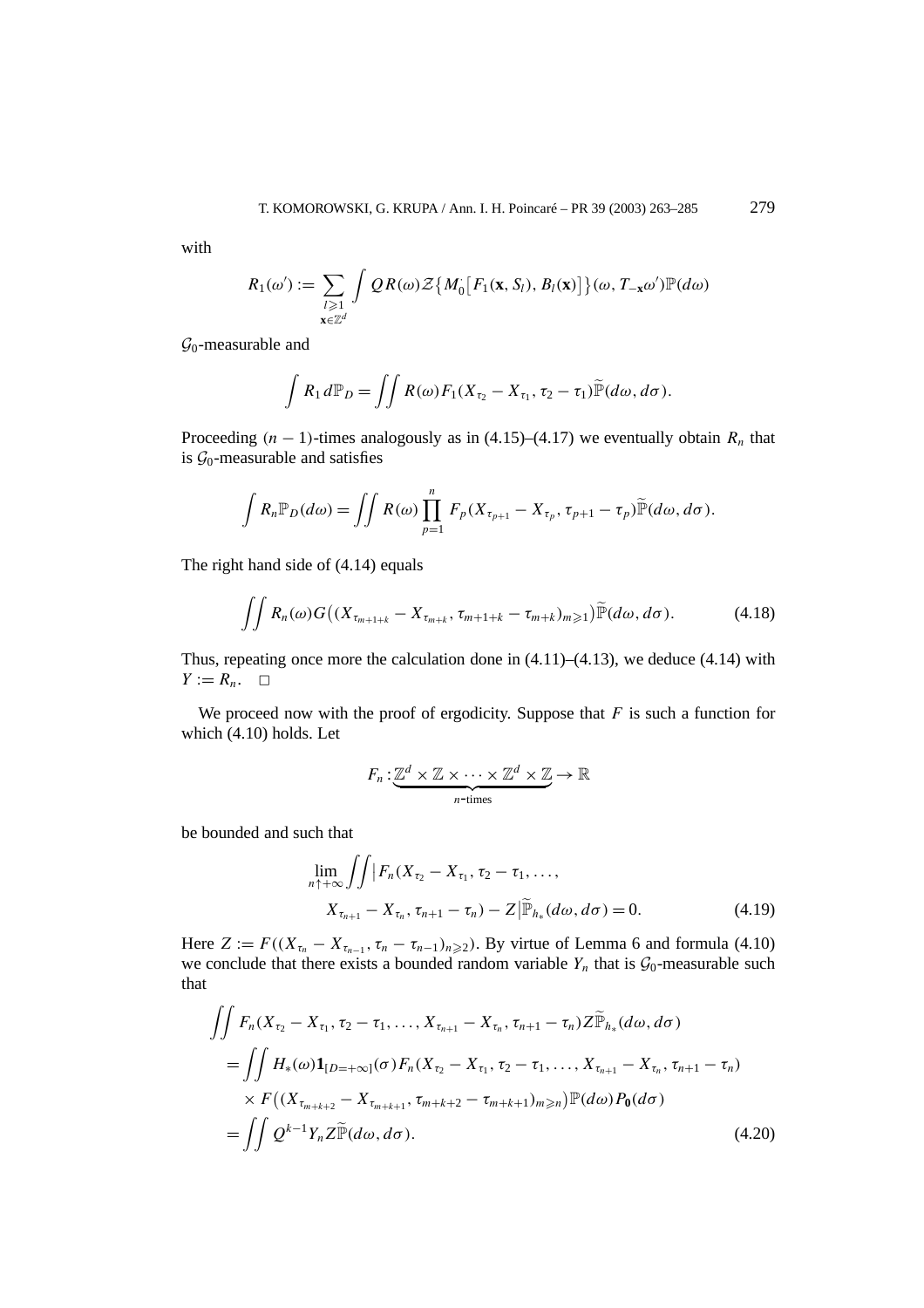According to (4.8) the utmost right hand side of (4.20) tends, upon the subsequent application of limits when  $k \uparrow +\infty$  and  $n \uparrow +\infty$ , to

$$
\bigg[\iint Z\widetilde{\mathbb{P}}_{h_*}(d\omega,d\sigma)\bigg]^2.
$$

In conclusion we obtain that

$$
\iint Z^2 \widetilde{\mathbb{P}}_{h_*}(d\omega,d\sigma) = \left[ \iint Z \widetilde{\mathbb{P}}_{h_*}(d\omega,d\sigma) \right]^2,
$$

which shows that  $Z \equiv \text{const}, \widetilde{P}_{h_*}$ -a.s.  $\Box$ 

#### **5. The proof of Theorem 1**

The proof is a modification of the argument used to prove Theorem 2.3 of [18]. We start with the following.

PROPOSITION 4. – *We have*

$$
\iint \tau_1 d\widetilde{\mathbb{P}}_{h_*} < +\infty \tag{5.1}
$$

*and*

$$
\iint |X_{\tau_1}| \, d\widetilde{\mathbb{P}}_{h_*} < +\infty. \tag{5.2}
$$

*Proof.* – Since  $|X_{\tau_1}| \le \tau_1$  it suffices to show (5.1). First we show the following.

LEMMA 7. –

$$
w_* := \iint \mathbf{1} \cdot X_{\tau_1} d\widetilde{\mathbb{P}}_{h_*} < +\infty.
$$
 (5.3)

*Proof.* – Repeating word by word the argument of the proof of Proposition 1.6 cf. formula (1.33) of [18], we conclude that

$$
\mathbf{l} \cdot X_{\tau_1} \leqslant c_* + \sum_{1 \leqslant k' < K} (c_* + M_{k'} - \mathbf{l} \cdot X_{S_{k'}})
$$

with *K* as defined in Corollary 1 and  $c_*$  given by (3.15). Hence

$$
\iint \mathbf{1} \cdot X_{\tau_1} d\widetilde{\mathbb{P}}_{h_*}
$$
\n
$$
\leq c_* + \sum_{1 \leq k' < k} \iint (c_* + M_{k'} - \mathbf{1} \cdot X_{S_{k'}}) \mathbf{1}_{[S_k < +\infty, D \circ \theta_{S_k} = +\infty]} d\widetilde{\mathbb{P}}_{h_*}
$$
\n
$$
\leq c_* + \sum_{1 \leq k' < k} \iint (c_* + M_{k'} - \mathbf{1} \cdot X_{S_{k'}}) \mathbf{1}_{[R_{k-1} < +\infty, D \circ \theta_{S_k} = +\infty]} d\widetilde{\mathbb{P}}_{h_*}. \tag{5.4}
$$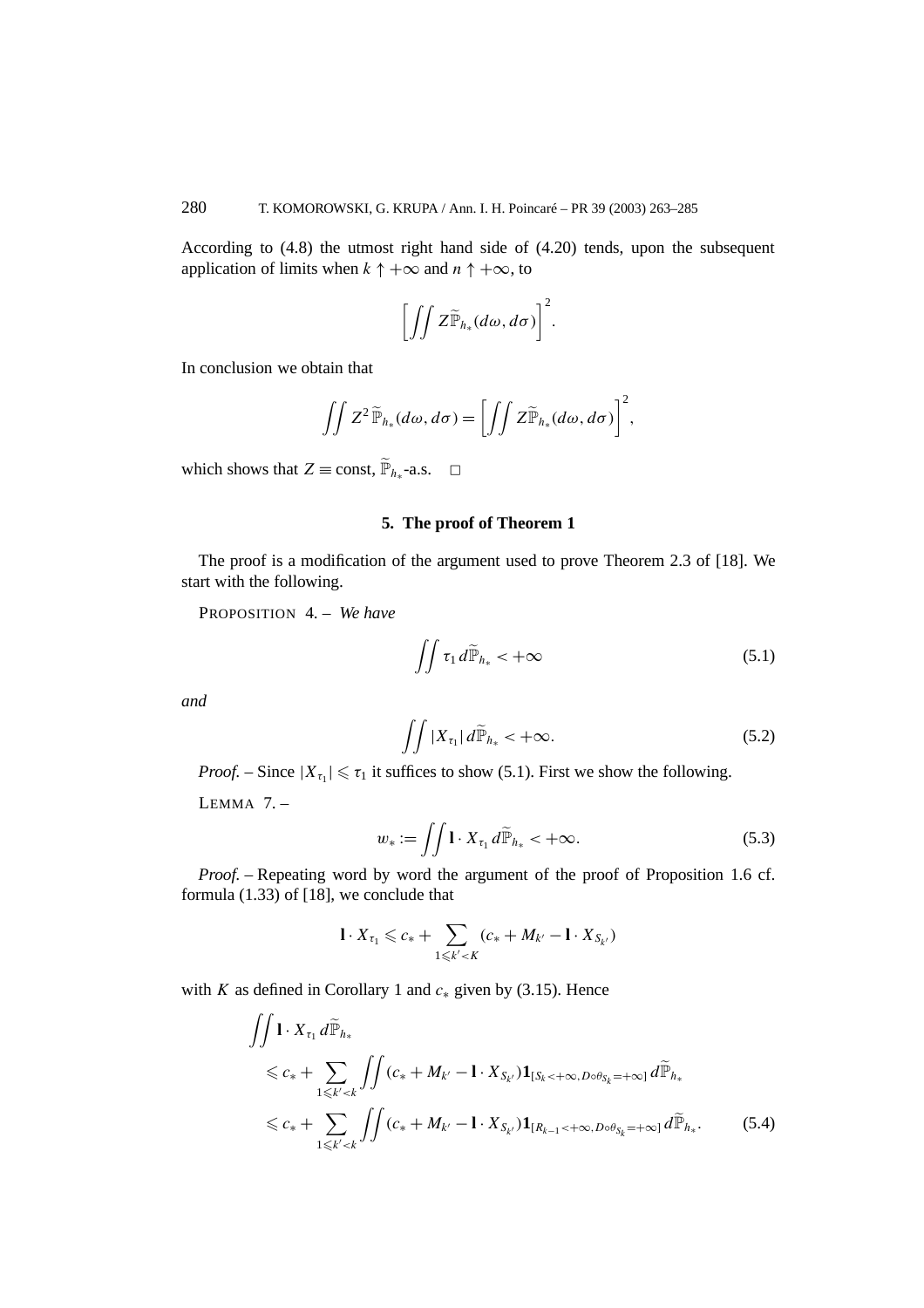Since  $R_{k-1} = D \circ \theta_{S_{k-1}} + S_{k-1}$  we obtain, upon a multiple application of strong Markov property for random walks and (3.5) that the right hand side of (5.4) is less than or equal to

$$
c_{*} + \sum_{1 \leq k' < k} (1 - \gamma)^{k - 1 - k'} \iint (c_{*} + M_{k'} - 1 \cdot X_{S_{k'}}) \mathbf{1}_{[R_{k'} < +\infty]} d\widetilde{\mathbb{P}}_{h_{*}}
$$
\n
$$
\leq c_{*} + \frac{1}{\mathbb{P}_{0}[D = +\infty]} \sum_{\substack{1 \leq k' < k \\ \mathbf{x} \in \mathbb{Z}^{d}}} (1 - \gamma)^{k - 1 - k'}
$$
\n
$$
\times \int H_{*}(\omega) \mathbf{M}_{0}^{\omega} [X_{S_{k'}} = \mathbf{x}, \ S_{k'} < +\infty, \mathbf{M}_{\mathbf{x}}^{\omega} [c_{*} + M_{*}, D < +\infty]] \mathbb{P}(d\omega). \tag{5.5}
$$

By virtue of Lemma 3 we conclude that the right hand side of (5.5) is less than or equal to

$$
c_* + \frac{c_* + \gamma_3}{\mathbb{P}_0[D = +\infty]} \sum_{1 \le k' < k} (1 - \gamma)^{k-1-k'} \int H_*(\omega) P_0^{\omega}[S_{k'} < +\infty] \mathbb{P}(d\omega)
$$
\n
$$
\leq C_* + C \sum_{1 \le k} k (1 - \gamma)^{k-1} < +\infty,
$$

for some constant  $C > 0$ , and (5.3) follows.  $\Box$ 

Let  $(k_m)_{m \geq 1}$  be a random sequence of integers defined by

$$
\tau_{k_m} \leqslant U_m < \tau_{k_m+1}.\tag{5.6}
$$

Recall the convention that  $\tau_0 := 0$ . Then  $\widetilde{P}_{h_*}$ -a.s. we have

$$
\mathbf{l}\cdot X_{\tau_{k_m}}\leqslant \mathbf{l}\cdot X_{U_m}<\mathbf{l}\cdot X_{\tau_{k_m+1}}
$$

and  $|\mathbf{l} \cdot X_{U_m} - m| \leq c_*$ , with  $c_*$  given by (3.15). By virtue of the individual ergodic theorem we conclude that

$$
\lim_{k\uparrow+\infty}\frac{\mathbf{l}\cdot X_{\tau_k}}{k}=w_*,\quad \widetilde{\mathbb{P}}_{h_*}\text{-a.s.}
$$

But

$$
\frac{\mathbf{l} \cdot X_{\tau_{k_m}}}{k_m} \leqslant \frac{\mathbf{l} \cdot X_{U_m}}{k_m} < \frac{\mathbf{l} \cdot X_{\tau_{k_m+1}}}{k_m}
$$

therefore

$$
\lim_{m \uparrow +\infty} \frac{k_m}{m} = \frac{1}{w_*}, \quad \widetilde{\mathbb{P}}_{h_*} \text{-a.s.}
$$

On the other hand

$$
\frac{U_m}{m} \geqslant \frac{\tau_{k_m}}{k_m} \cdot \frac{k_m}{m},\tag{5.7}
$$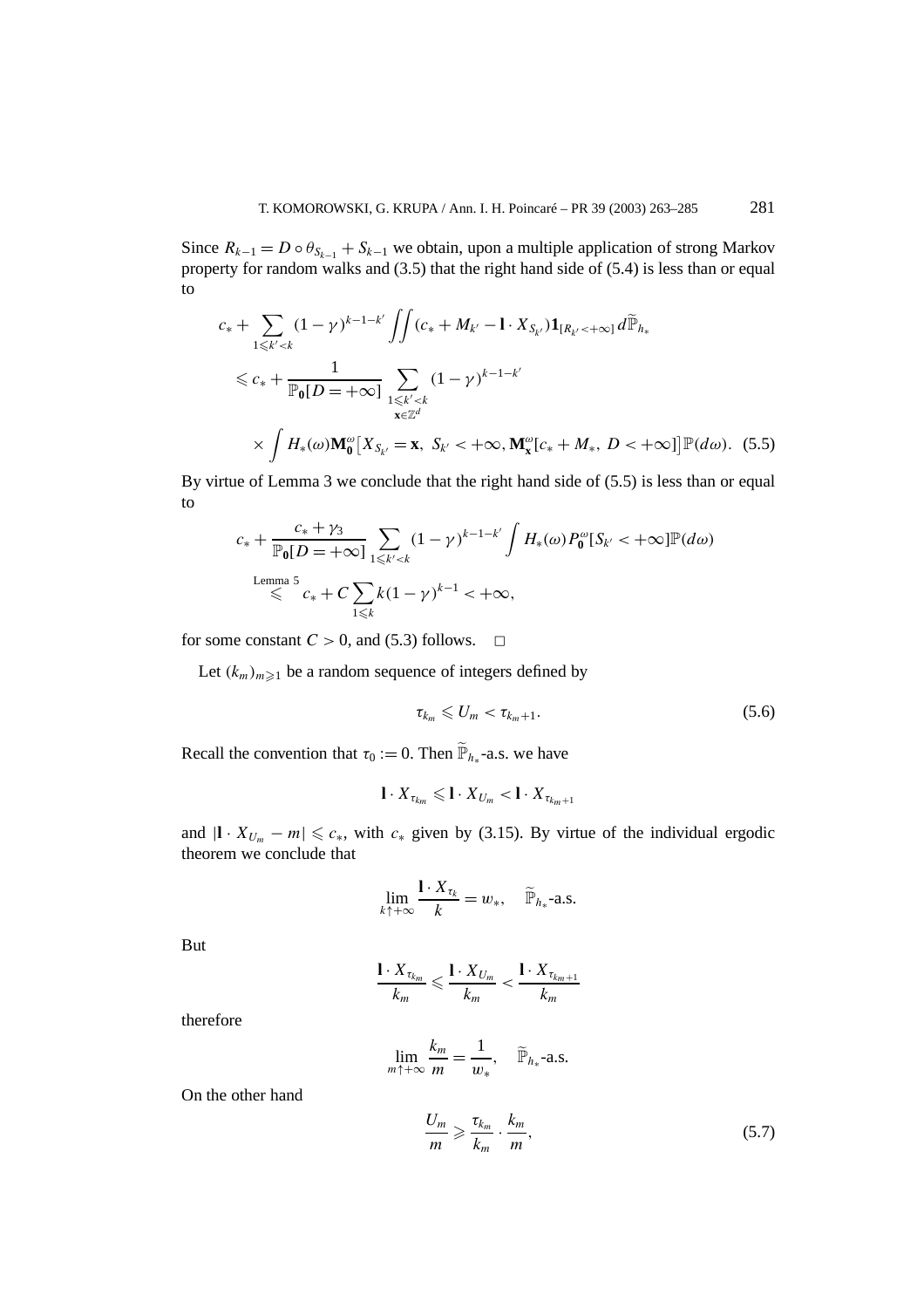thus, in light of Lemma 4 and the ergodic theorem applied to the sequence

$$
\left(\frac{\sum_{n=1}^{N}\left(\tau_{n+1}-\tau_n\right)}{N}\right)_{N\geqslant 1}
$$

we obtain that the right hand side of (5.7) tends  $\widetilde{P}_{h_*}$ -a.s. to

$$
\frac{t}{w_*} > 0,\tag{5.8}
$$

with

$$
0 < t := \iint \tau_1 d\widetilde{\mathbb{P}}_{h_*} \leqslant +\infty.
$$

On the other hand however from (3.24)

$$
\mathbf{M}_{\mathbf{0}}^{\omega}\bigg[\liminf_{m\uparrow+\infty}\frac{U_m}{m}\bigg] \leqslant \frac{1}{\delta},
$$

which, in turn, proves that  $t < +\infty$  and (5.1) follows.  $\Box$ 

To finish the proof of Theorem 1 we consider a non-decreasing sequence  $(l_n)_{n\geq 1}$ , that tends to  $+\infty \widetilde{P}_{h_*}-a.s.,$  defined by

$$
\tau_{l_n}\leqslant n<\tau_{l_n+1}.
$$

We have

$$
\lim_{n\uparrow+\infty}\frac{n}{l_n}=t,\quad \widetilde{\mathbb{P}}_{h_*}\text{-a.s.}
$$

Writing

$$
\frac{X_n}{n} = \frac{X_{\tau_{l_n}}}{l_n} \cdot \frac{l_n}{n} + \frac{X_n - X_{\tau_{l_n}}}{n}
$$

we conclude, by virtue of the ergodic theorem, that

$$
\lim_{n\uparrow+\infty}\frac{X_n}{n}=\frac{\iint X_{\tau_1}d\widetilde{\mathbb{P}}_{h_*}}{t}=:\mathbf{v},\quad \widetilde{\mathbb{P}}_{h_*}\text{-a.s.}
$$

Due to (5.8), we have also  $\mathbf{v} \cdot \mathbf{l} > 0$ .

We shall show now that the convergence holds in fact  $\mathbb{P}_0$ -a.s. Let

$$
A:=\left[(\mathbf{x}_n,t_n)_{n\geqslant 1}\in\left(\mathbb{Z}^d\times\mathbb{Z}\right)^{\mathbb{N}}:\ \frac{\sum_{m=1}^n\mathbf{x}_m}{\sum_{m=1}^n t_m}\not\to\mathbf{v},\text{ or }\frac{\sum_{m=1}^n t_m}{n}\not\to t\text{ as }n\uparrow+\infty\right].
$$

We know that

$$
\int \mathbf{1}_A \big( (X_{\tau_{n+1}} - X_{\tau_n}, \tau_{n+1} - \tau_n)_{n \geqslant 1} \big) \, d\widetilde{\mathbb{P}}_{h_*} = 0. \tag{5.9}
$$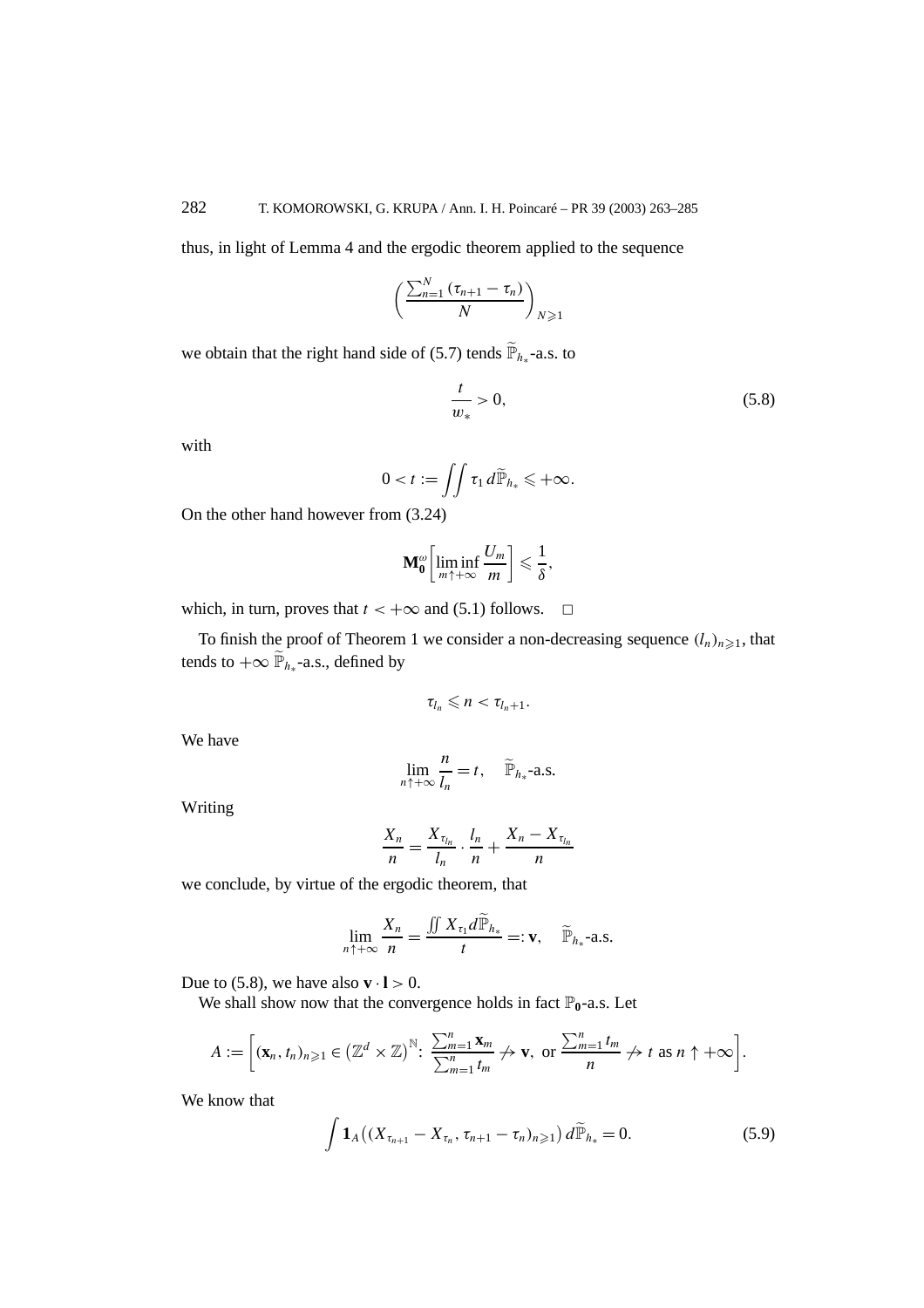However, repeating the calculation made in (4.14) and (4.15) we obtain

$$
\int \mathbf{1}_A \left( (X_{\tau_{n+2}} - X_{\tau_{n+1}}, \tau_{n+2} - \tau_{n+1})_{n \ge 1} \right) d\mathbb{P}_0
$$
\n
$$
= \int H(\omega') \mathbf{M}_0^{\omega'} \left[ \mathbf{1}_A \left( (X_{\tau_{n+1}} - X_{\tau_n}, \tau_{n+1} - \tau_n)_{n \ge 1} \right), D = +\infty \right] \mathbb{P}(d\omega') \quad (5.10)
$$

with

$$
H(\omega') := \int \sum_{\substack{l \geq 1 \\ \mathbf{x} \in \mathbb{Z}^d}} \mathcal{Z} P_{\mathbf{0}}[S_l < +\infty, \ X_{S_l} = \mathbf{x}](\omega, T_{-\mathbf{x}}(\omega')) \, d\mathbb{P}(\omega).
$$

Taking into account (5.9) we conclude that the right hand side of (5.10) vanishes and therefore

$$
\lim_{n\uparrow+\infty}\frac{X_{\tau_n}}{\tau_n}=\mathbf{v}\quad\text{and}\quad\lim_{n\uparrow+\infty}\frac{\tau_n}{n}=t,\quad\mathbb{P}_0\text{-a.s.}\qquad\Box
$$

#### **Acknowledgement**

The research of T. Komorowski is supported by a grant (Nr 2 PO3A 017 17) from the State Committee for Scientific Research of Poland.

#### **Appendix A. The proof of Proposition 1**

Let us assume that  $\mathbb{P}[\cdot | \mathcal{G}_0]$  possesses atoms in  $\mathcal{G}_t$  on a set of a positive measure. For a certain  $N \geq 1$  there exists then a set  $L \in \mathcal{G}_0$  of positive measure such that the conditional distribuant  $F_{\xi_t}(x | \xi_0(\omega)) := \Phi_{\xi_t}[\xi_t < x | \xi_0(\omega)]$ ,  $x \in \mathbb{R}$ , has a jump of size at least  $1/N$  in the interval  $[-N, N]$  for  $\mathbb{P}\text{-a.s. } \omega \in L$ . Let  $f(\omega)$  be the minimum of such jump sites in [−*N,N*] for a fixed *ω*. Then *A* := [*ω* ∈ *L*: *ξt(ω)* = *f (ω)*] is an atom with  $\mathbb{P}[A \mid \mathcal{G}_0](\omega) \geq 1/N$  for  $\mathbb{P}\text{-a.s. } \omega \in L$ .

Let  $\mathcal{G}_t^{(k)}$  be the sub  $\sigma$ -algebra of  $\mathcal{G}_t$  generated by the sites  $|\mathbf{x}| \leq k$ . Notice that, thanks to assumption (A),  $\mathbb{P}[\cdot | \mathcal{G}_0^{(k)}]$  defined on  $\mathcal{G}_t^{(m)}$  are atomless for any  $k, m \ge 1$ ,  $\mathbb{P}$ -a.s. Let  $\mathcal{A}_k$  be a countable algebra of sets such that  $\mathcal{G}_t^{(k)} = \mathcal{A}_k \vee \mathcal{N}$  and  $\mathcal{A} := \bigvee_{k=1}^{+\infty} \mathcal{A}_k \vee \{A, A^c\},$ with  $A^c := \Omega \setminus A$ .

According to the martingale almost sure convergence theorem we have

$$
\lim_{k \uparrow +\infty} \mathbb{P}\big[C \mid \mathcal{G}_0^{(k)}\big] = \mathbb{P}\big[C \mid \mathcal{G}_0\big] \quad \text{for all } C \in \mathcal{A} \; \mathbb{P}\text{-a.s.}
$$

Therefore for some  $\mathcal{G}_0$ -measurable set  $\tilde{L} \subset L$  of positive measure and sufficiently large  $k_0$ ,  $\mathbb{P}[A \mid \mathcal{G}_0^{(k)}](\omega) \ge \frac{1}{2N}$  for  $\mathbb{P}\text{-a.s.} \omega \in \widetilde{L}$  and  $k \ge k_0$ .

For arbitrary  $\varepsilon > 0$  we can find  $\widetilde{A} \in \mathcal{G}_t^{(m)}$  such that  $\mathbb{P}[A \triangle \widetilde{A}] \leq \varepsilon$  and we have

$$
\mathbb{P}[A\triangle \widetilde{A}] = \int \mathbb{P}[A\triangle \widetilde{A} | \mathcal{G}_0^{(k)}] d\mathbb{P} \geqslant \int \liminf_{k\uparrow+\infty} \mathbb{P}[A\triangle \widetilde{A} | \mathcal{G}_0^{(k)}] d\mathbb{P}.
$$

With a suitable choice of  $\varepsilon$  (e.g.  $\varepsilon = 1/(1000N)$ )

$$
\mathbb{P}\big[A\,\triangle \widetilde{A} \mid \mathcal{G}_0^{(k_l)}\big](\omega) \leqslant \frac{1}{128N},
$$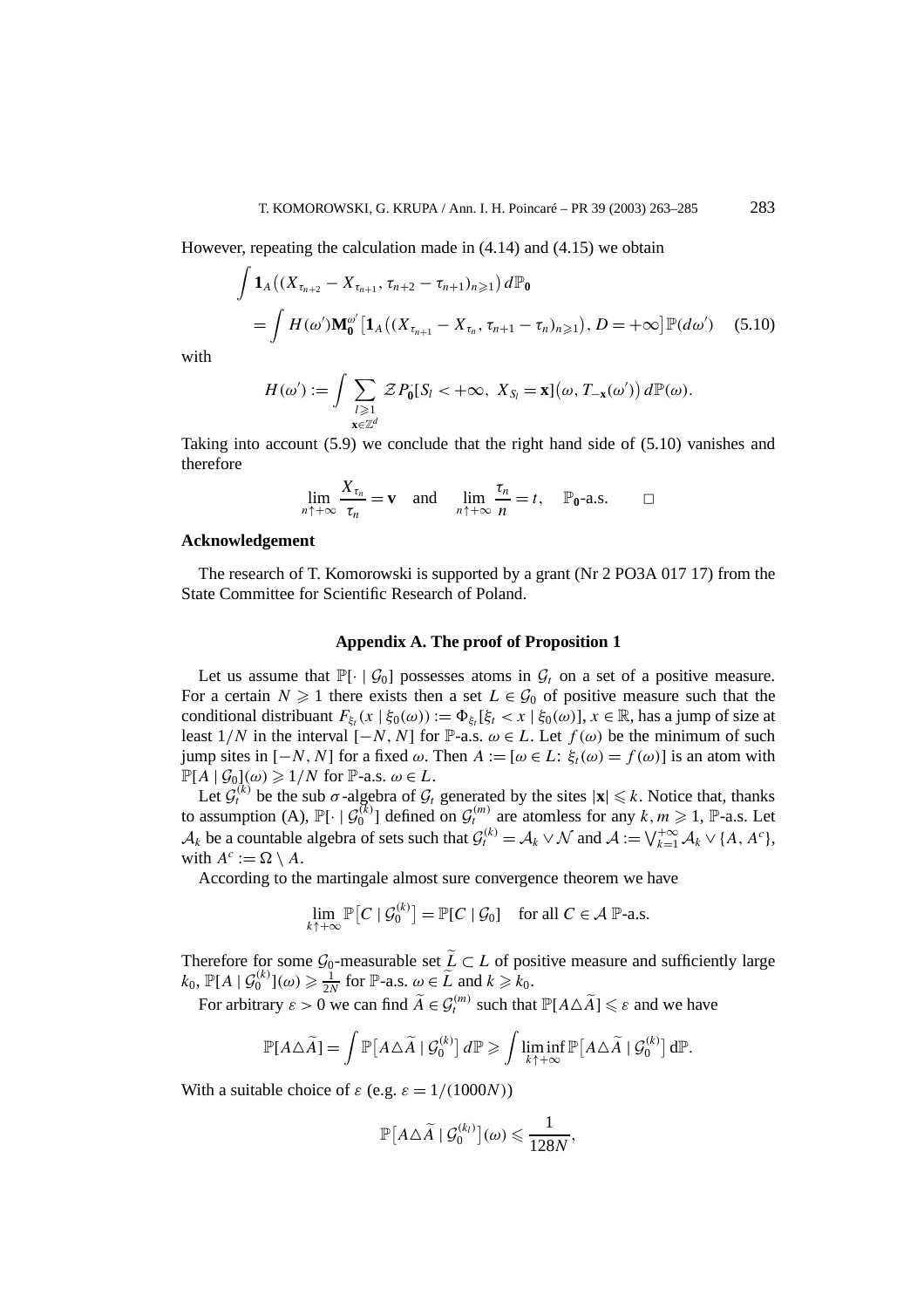for  $\omega$  from some  $\mathcal{G}_0$ -measurable set  $\hat{L} \subset \tilde{L}$  and some sequence of positive integers  $(k_l)_{l\geq 1}$ .

Since  $\mathbb{P}[\cdot | \mathcal{G}_0^{(k_l)}](\omega)$  are atomless on  $\mathcal{G}_t^{(m)}$ ,  $m \ge 1$ , one can find  $B^{(1)}$ ,  $B^{(2)} \in \mathcal{G}_t^{(m)}$  such that *B*<sup>(1)</sup> ∩ *B*<sup>(2)</sup> = Ø, *B*<sup>(1)</sup>, *B*<sup>(2)</sup> ⊆  $\widetilde{A}$  and

$$
\frac{1}{16N} < \mathbb{P}\big[B^{(i)} \mid \mathcal{G}_0^{(k_l)}\big](\omega) < \frac{1}{8N}, \quad i = 1, 2,
$$

for some  $k_l \geq k_0$ . Then a.s. in  $\Omega$ 

$$
\mathbb{P}\big[B^{(i)}\mid \mathcal{G}_0\big](\omega) = \mathbb{E}\big[\mathbb{P}\big[B^{(i)}\mid \mathcal{G}_0^{(k_l)}\big]\mid \mathcal{G}_0\big](\omega) \geqslant \mathbb{E}\big[\mathbb{P}\big[B^{(i)}\mid \mathcal{G}_0^{(k_l)}\big]\mathbf{1}_{\widehat{L}}\mid \mathcal{G}_0\big](\omega) \geqslant \frac{1}{16N}\mathbf{1}_{\widehat{L}}(\omega).
$$

One can easily check that  $A_i := B^{(i)} \cap A$ ,  $i = 1, 2$ , satisfy  $\mathbb{P}[A_i | \mathcal{G}_0](\omega) \ge 1/(32N)$  and  $A_1 \cap A_2 = \emptyset$ , which contradicts the fact that *A* is an atom.

#### **REFERENCES**

- [1] S. Alili, Asymptotic behaviour for random walks in random environments, J. Appl. Probab. 36 (1999) 334–349.
- [2] N. Alon, J. Spencer, P. Erdös, The Probabilistic Method, Wiley, New York, 1992.
- [3] D. Boivin, Weak convergence for reversible random walks in a random environment, Ann. Probab. 21 (1993) 1427–1440.
- [4] J. Bricmont, A. Kupiainen, Random walks in asymmetric random environments, Comm. Math. Phys. 142 (1991) 345–420.
- [5] R. Durrett, Probability Theory and Examples, Wadsworth and Brooks/Cole, Pacific Grove, CA, 1991.
- [6] S.M. Kozlov, The method of averaging and walks in inhomogeneous environments, Russian Math. Surveys 40 (1985) 73–145.
- [7] A. Lasota, M. Mackey, Probabilistic Properties of Deterministic Systems, Cambridge Univ. Press, 1985.
- [8] G.F. Lawler, Weak convergence of a random walk in a random environment, Comm. Math. Phys. 87 (1982) 81–87.
- [9] S.A. Molchanov, Lectures on Random Media. Ecole d'été de probabilités de St. Flour XXII, in: Lecture Notes in Math., Vol. 1581, Springer, Berlin, 1994, pp. 242–411.
- [10] S. Olla, Homogenization of Diffusion Processes in Random Fields, Manuscript of Centre de Mathématiques Appliquées, 1994.
- [11] G.C. Papanicolaou, S.R.S. Varadhan, Boundary value problems with rapidly oscillating random coefficients, in: J. Fritz, J.L. Lebowitz (Eds.), Random Fields Coll., in: Math. Soc. Janos Bolyai., Vol. 27, North Holland, Amsterdam, 1982, pp. 835–873.
- [12] A.Yu. Rozanov, Stationary Random Processes, Holden-Day, 1969.
- [13] L. Shen, A law of large numbers and a central limit theorem for biased random motions in random environment, Preprint, 2000.
- [14] A.V. Skorokhod,  $\sigma$ -algebras of events on probability spaces. Similarity and factorization, Theory Probab. Appl. 36 (1990) 63–73.
- [15] A.S. Sznitman, An effective criterion for ballistic behavior of random walks in random environment, Preprint, 2000.